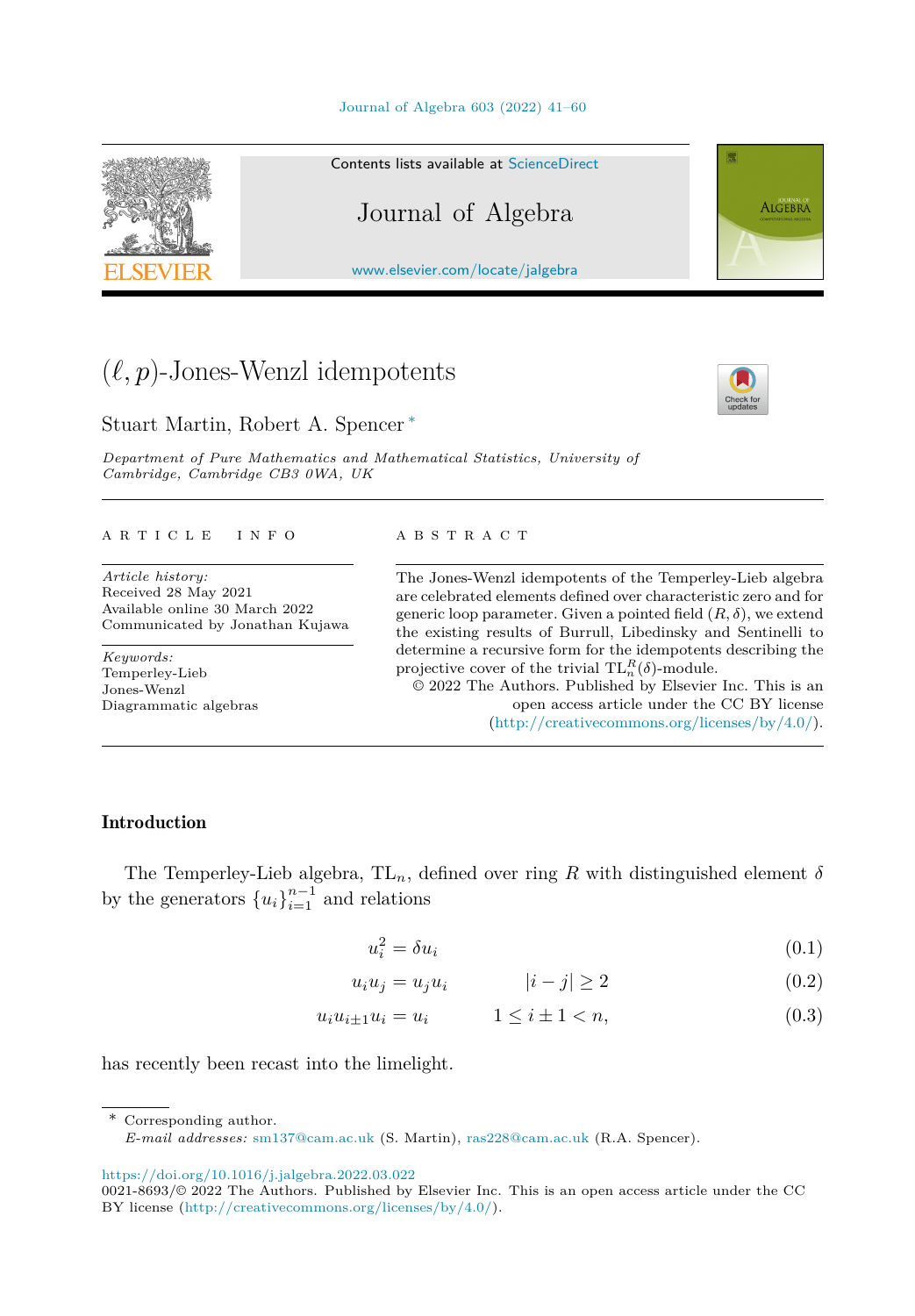First studied over characteristic zero, as algebras of transfer operators in lattice models, these structures found extensive use in physics and, later, knot theory where Vaughan Jones famously used them to define the Jones polynomial invariant.

More recently, Temperley-Lieb algebras and their variants have become the subject of study by those seeking to understand Soergel bimodule theory [\[7](#page-18-0)]. Here they are intricately linked to the categorification of the Hecke algebra of type  $\tilde{A}_1$  by twocolour Soergel bimodules. From this categorification arises interesting "canonical" bases of certain Hecke algebras, of which the Kazhdan-Lusztig basis is probably the most famed.

However, other interesting bases occur, particularly when the underlying ring has positive characteristic. Work by Jensen and Williamson [[16\]](#page-19-0) develops the so-called *p*-canonical basis or *p*-Kazhdan-Lusztig basis for crystallographic Coxeter types. The underlying calculations in the two-colour case reduce to results in the representation theory of the Temperley-Lieb algebra.

In the language of Soergel bimodules, Jones-Wenzl idempotents describe the indecomposable objects. Recently, Burrull, Libedinsky and Sentinelli [\[3](#page-18-0)] determined the corresponding elements of  $TL_n$  defined over a field of characteristic  $p \geq 2$  for the parameter  $\delta = 2$ . The results of Erdmann and Henke [\[5](#page-18-0)] implicitly describing the *p*-canonical bases are crucial.

Throughout these results, the role of the Temperley-Lieb algebra as the centralizer ring  $\text{End}_{U_q(\mathfrak{sl}_2)}(V^{\otimes n})$  has been key to understanding its modular representation theory (see [\[1,2](#page-18-0)], and the reliance on [\[5\]](#page-18-0) in [\[4](#page-18-0),[3\]](#page-18-0) for examples). The explicit nature of the tilting theory of  $U_q(\mathfrak{sl}_2)$  has underpinned most of the results.

However, the algebras themselves admit a pleasing diagrammatic presentation stemming from Eqs.  $(0.1)$  $(0.1)$  to  $(0.3)$  $(0.3)$ . Most of the theory of the characteristic zero case was determined purely "combinatorially" from this [[19,](#page-19-0)[11\]](#page-18-0). In [[13\]](#page-18-0) the second author rederives many of the results known about the representation theory of  $TL_n$  over positive characteristic without recourse to tilting theory of  $U_q(\mathfrak{sl}_2)$ .

This paper builds on [[13\]](#page-18-0) and [[3\]](#page-18-0) to construct  $(\ell, p)$ -Jones-Wenzl idempotents giving the indecomposable objects in the most general case of any field and any parameter. This answers one of the questions in  $[3, 1.3.5]$  $[3, 1.3.5]$  $[3, 1.3.5]$  by showing that the construction given extends quite simply to other (non-integral) realisations. That is, if the reflection representation of  $D_{2\ell}$  of the form

$$
s \mapsto \begin{pmatrix} -1 & \delta \\ 0 & 1 \end{pmatrix} \qquad t \mapsto \begin{pmatrix} 1 & 0 \\ \delta & -1 \end{pmatrix}
$$

for adjacent reflection generators *s* and *t* of  $D_{2\ell}$  is chosen for the  $\tilde{A}_1$  Hecke category, then the indecomposable objects are given by  $(\ell, p)$ -Jones-Wenzl idempotents. If the two generators have differing off-diagonal values so the realisation is not symmetric, minor changes to the result occur with quantum numbers replaced by two-coloured quantum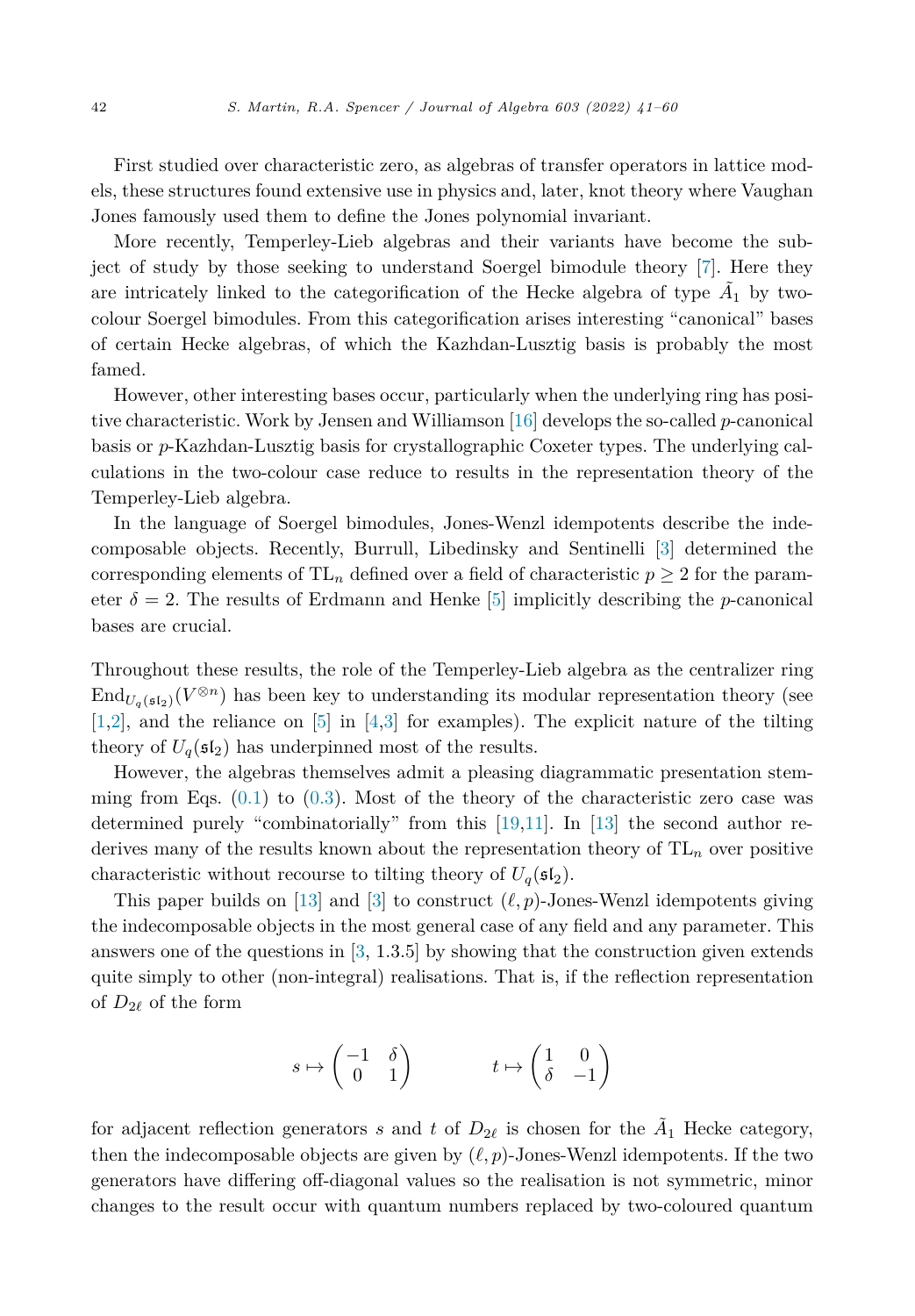numbers [\[7](#page-18-0), §A.1]. The exact modification is not complicated (it predominantly consists of in-place replacements), but the careful handling of even and odd cases is beyond the scope of this paper.

This paper is arranged as follows. We briefly recall some of the needed concepts and define our notation in Section 1. In Section [2](#page-3-0) we recall the known theory of Jones-Wenzl idempotents over characteristic zero and make some observations in positive characteristic. In Section [3](#page-9-0) we recount the construction of *p*-Jones-Wenzl elements due to Burrull, Libedinsky and Sentinelli [[3\]](#page-18-0), with a slight modification to allow for generic parameter. Section [4](#page-12-0) collects the properties of projective modules for TL*<sup>n</sup>* that will be needed in the result and we prove our main theorem in Section [5](#page-13-0). Finally, Section [6](#page-15-0) examines the action of the Markov trace on our new elements.

#### 1. Notation and conventions

We will use the notation and conventions for  $TL_n^R(\delta)$  set out in [[13\]](#page-18-0). Note that in this formulation, closed loops resolve to a factor of  $\delta$  as opposed to  $-\delta$  as is often found in the literature. Throughout, we will omit the  $\delta$  from our notation for the algebra  $TL_n^R$ , as every ring *R* discussed will be naturally unambiguously pointed.

The Temperley-Lieb category  $\mathcal T$  is simply the linear category on  $\mathbb N$  with morphism spaces spanned by Temperley-Lieb diagrams. Objects in this category will be written as *n*.

Throughout we distinguish the *diagram basis* for TL*n*. This is a basis given by all  $(n, n)$  Temperley-Lieb diagrams. Since multiplication of elements in this basis has image in its  $\mathbb{Z}[\delta]$ -span, this will allow us to move between base rings.

The Temperley-Lieb algebras are all equipped with an anti-automorphism, denoted *ι*, which acts on diagrams by vertical reflection. This linear map satisfies  $\iota(xy) = \iota(y)\iota(x)$ and  $\iota(x) = x$  for each pair of elements  $x, y \in TL_n$ . This is known as the *cellular involution*.

Each Temperley-Lieb algebra admits a *trivial module*. This is a one-dimensional module on which every diagram except the identity acts as zero. The identity diagram acts as one. Equivalently, if  $I_n$  is the maximal ideal generated by all non-identity diagrams, then the trivial module is  $TL_n/I_n$ .

Of critical importance will be the *standard modules* of  $TL_n$  also known as *cell modules*, denoted  $S(n, m)$  for  $m \leq n$  of the same parity. These have basis given by diagrams from *n* to *m* with the natural left action of  $TL_n$ , modulo diagrams with fewer than *m* throughstrands. The trivial module is thus  $S(n, n)$ .

The *quantum* numbers [n] are polynomials in  $\mathbb{Z}[\delta]$  given by  $[0] = 0$ ,  $[1] = 1$  and  $[n+1] =$  $\delta[n]$  − [*n* − 1]. We will often specialise these to a given ring, if  $\delta$  is understood, by considering their image under the natural ring homomorphism. If  $\delta \in R$ , we say that  $\delta$ *satisfies* [*n*] if this image of [*n*] is zero in *R*.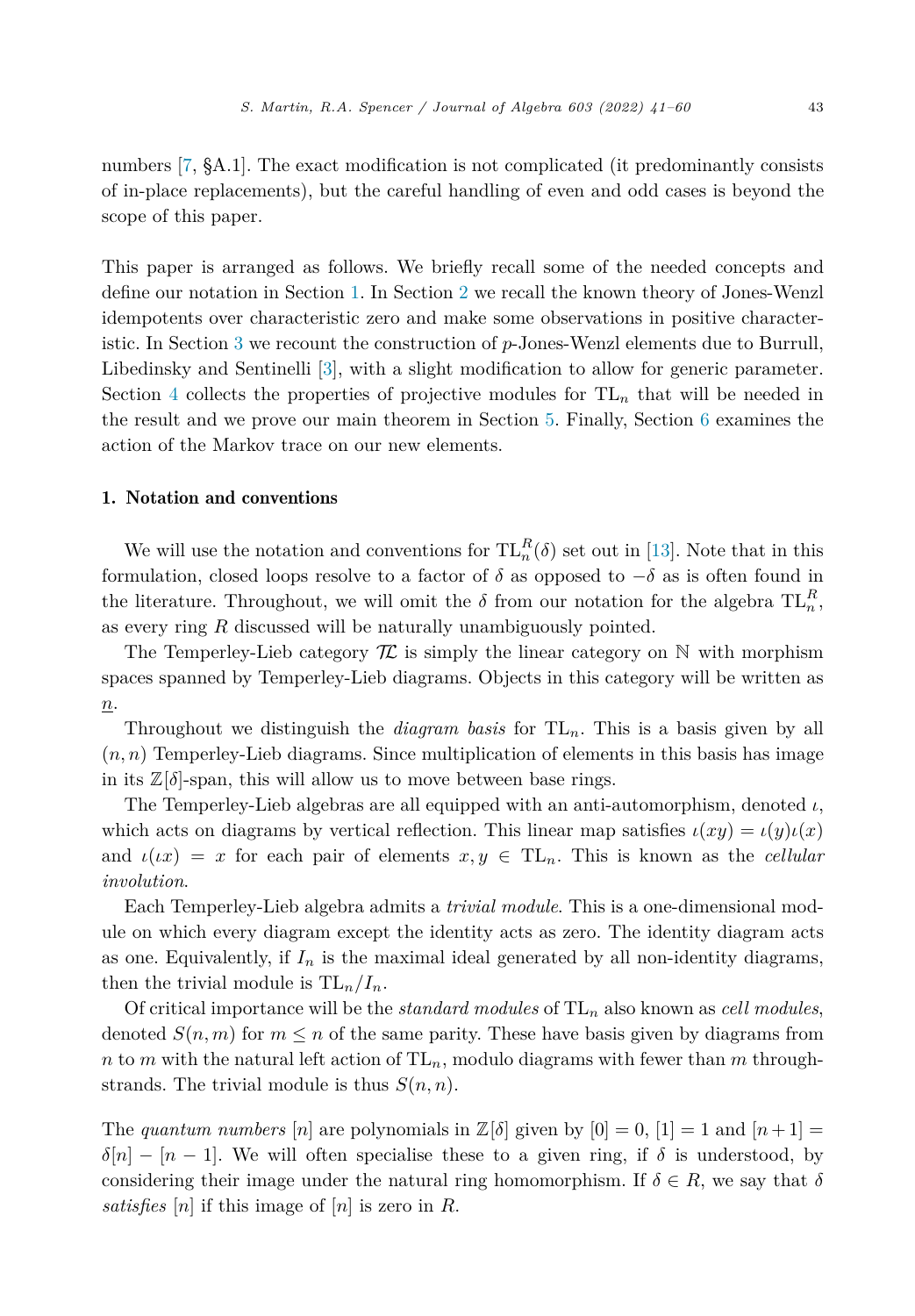<span id="page-3-0"></span>If  $\ell$  and p are given, then the  $(\ell, p)$ *-digits* or the  $(\ell, p)$ *-expansion* of the natural number *n* are the numbers  $n_i$  such that  $n = \sum_{i=0}^{b} n_i p^{(i)}$  where

$$
p^{(i)} = \begin{cases} 1 & i = 0 \\ p^{i-1}\ell & i > 0 \end{cases}
$$

and  $0 \leq n_i < p^{(i+1)}$ 

### 2. Jones-Wenzl idempotents

Here we discuss the Jones-Wenzl idempotents, their construction, and when they exist.

#### *2.1. Semi-simple case*

The Jones-Wenzl idempotent, denoted  $JW_n$ , is a celebrated element of  $TL_n^{\mathbb{Q}(\delta)}$  (where  $δ$  is indeterminate). It is the unique idempotent *e* such that  $TL_n \cdot e$  is isomorphic to the trivial module. As such it satisfies the relations

$$
u_i \cdot \text{JW}_n = 0 \quad \forall \ 1 \le i < n. \tag{2.1}
$$

It is clear that since JW<sub>n</sub> is idempotent, the coefficient of the identity diagram  $p \to p$ is 1.

**Lemma 2.1.** Let  $R$  be any pointed ring. Suppose  $e$  is an idempotent of  $TL_n^R$  such that *Eq.* (2.1) *holds. Then e is invariant under the cellular involution ι*, and  $e \cdot u_i = 0$  *for all*  $1 \leq i < n$ . Thus *e* is the unique idempotent of  $TL_n^R$  satisfying Eq. (2.1).

**Proof.** Write  $e = id_n + f$ . Thus f lies in the ideal  $I_n$ , and in particular lies in the span of diagrams factoring through some  $u_i$ . Hence  $fe = 0$ . However  $\iota(f)$  is also in  $I_n$  so  $(t f)e = 0$ . Thus

$$
e = (\mathrm{id}_n + \iota f) \cdot e = (\iota e)e,
$$

which is fixed under *ι*. Thus  $0 = \iota(u_i \cdot e) = \iota e \cdot \iota u_i = e \cdot u_i$ .

Finally, if  $e_1$  and  $e_2$  are two such idempotents, then both have unit coefficient for the identity diagram and so  $e_1 = e_1 e_2 = e_2$ .  $\Box$ 

We now argue that idempotents satisfying Eq.  $(2.1)$  exist. Indeed, the algebra  $TL_n^{\mathbb{Q}(\delta)}$ is semi-simple so the trivial module is projective. Thus the idempotent *e* such that  $TL_n^{\mathbb{Q}(\delta)} \cdot e$  is isomorphic to the trivial module suffices.

On the other hand, there is also a recursive formulation that explicitly constructs the idempotents: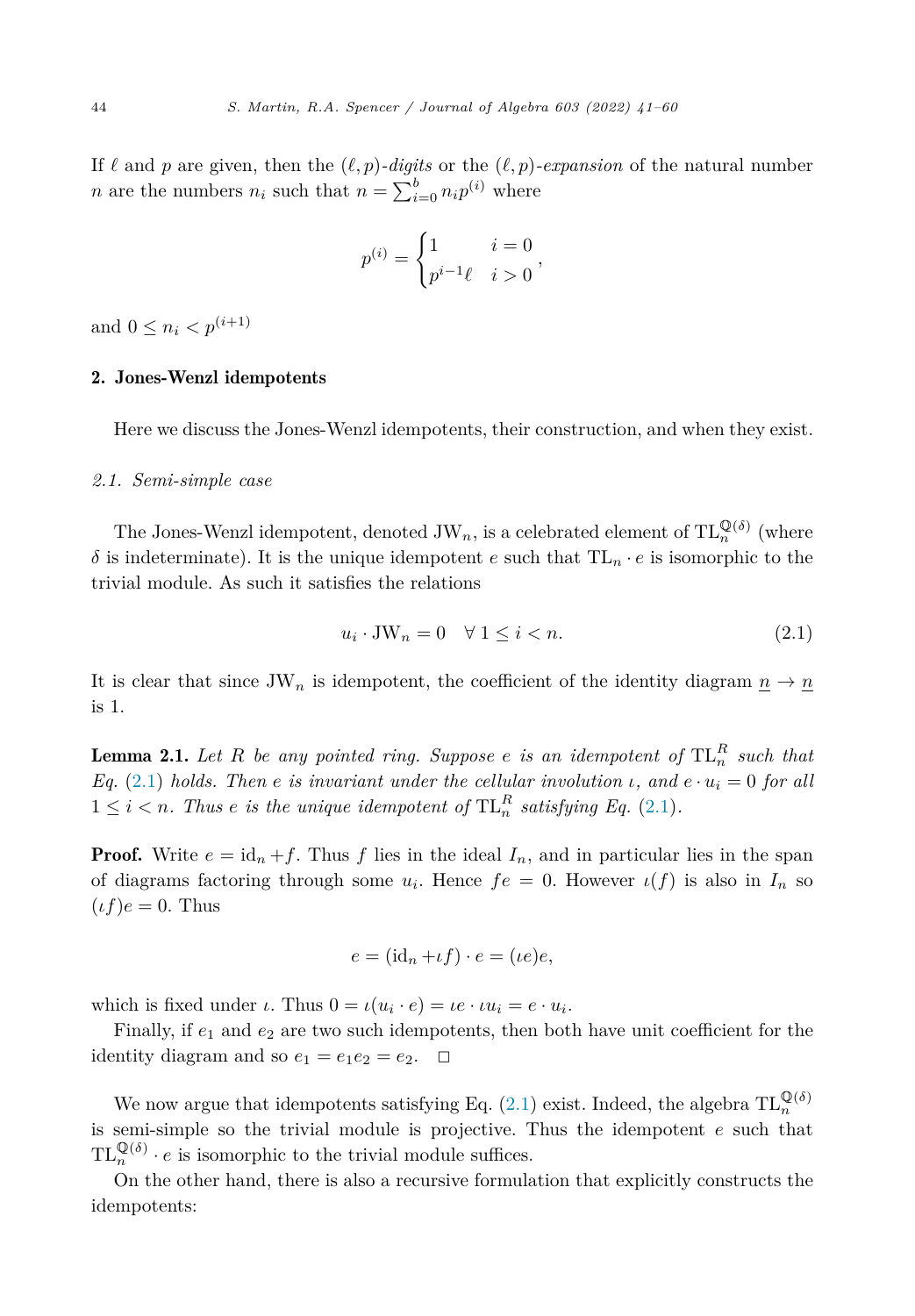<span id="page-4-0"></span>**Lemma 2.2.** *Note that*  $JW_1 = id_1$ *. For*  $n > 1$ *,* 

JW<sub>n</sub> = JW<sub>n-1</sub> 
$$
\otimes
$$
 id<sub>1</sub>  $-\frac{[n]}{[n+1]}(JW_{n-1} \otimes id_1) \circ u_{n-1} \circ (JW_{n-1} \otimes id_1).$  (2.2)

*In diagrams,*

$$
\boxed{\text{JW}_{n+1} \begin{bmatrix} \vdots \\ \vdots \end{bmatrix} = \frac{\boxed{\text{JW}_n \begin{bmatrix} \vdots \\ \vdots \end{bmatrix}} - \frac{[n]}{[n+1]} \begin{bmatrix} \text{JW}_n \\ \vdots \end{bmatrix} \text{JW}_n \begin{bmatrix} \vdots \\ \vdots \end{bmatrix}} \text{JW}_n \begin{bmatrix} \vdots \\ \vdots \end{bmatrix}} \tag{2.3}
$$

For example,

$$
\frac{1}{\sqrt{3}}\mathbf{JW}_{3} = \frac{1}{\sqrt{3}} = -\frac{2}{\sqrt{3}}\left(\frac{1}{\sqrt{6}} + \frac{1}{\sqrt{6}}\right) + \frac{1}{\sqrt{3}}\left(\frac{1}{\sqrt{6}} + \frac{1}{\sqrt{6}}\right). \tag{2.4}
$$

An equivalent formulation is given by Morrison as follows:

**Lemma 2.3.** [\[10,](#page-18-0) 4.1] Suppose D is a diagram  $n+1 \rightarrow n+1$ . Let  $\hat{D}$  be the diagram  $n+2 \rightarrow n$  *formed by folding across the lowest target site of D. Let*  $\{i\}$  *be the set of positions of simple caps* in  $\hat{D}$  *and*  $D_i \in TL_n$  *the diagrams obtained by removing those caps. Then*

$$
\underset{\in \text{JW}_{n+1}}{\text{coeff}}(D) = \sum_{\{i\}} \frac{[i]}{[n+1]} \underset{\in \text{JW}_n}{\text{coeff}} (D_i) \tag{2.5}
$$

There are other recursive relations both for the morphisms and their coefficients in various bases  $[12]$  $[12]$  and expansions involving more or fewer copies of JW<sub>n</sub> in the second term (so-called "single" and "triple" clasp formulae). The authors are not aware of any formula for the coefficients of diagrams in the Jones-Wenzl idempotents in the semisimple case that is not inherently recurrent.

#### *2.2. Characteristic zero*

If we now specialise to a characteristic zero pointed field  $(k, \overline{\delta})$  where  $\overline{\delta}$  satisfies  $[\ell]$ but no  $[m]$  for  $0 < m < \ell$ , the Temperley-Lieb algebras are no longer semi-simple for all *n*. In this case the trivial module is not, in general, projective, which means that the Jones-Wenzl elements "do not exist".

To be precise, let  $m(\delta) \in \mathbb{Z}[\delta]$  be the minimal polynomial of  $\overline{\delta}$  over the integers and p the prime ideal of  $\mathbb{Q}[\delta]$  generated by  $m(\delta)$ . The element JW<sub>n</sub> lies in  $TL_n^{\mathbb{Q}(\delta)}$ . We construct both the "integer form" of  $TL_n$  over  $\mathbb{Q}[\delta]_p$  and the algebra of interest which is defined over the characteristic zero "target" field  $\mathbb{Q}[\delta]_{\mathfrak{p}}/\mathfrak{p}_{\mathfrak{p}} \subseteq k$ . We can summarise these rings as: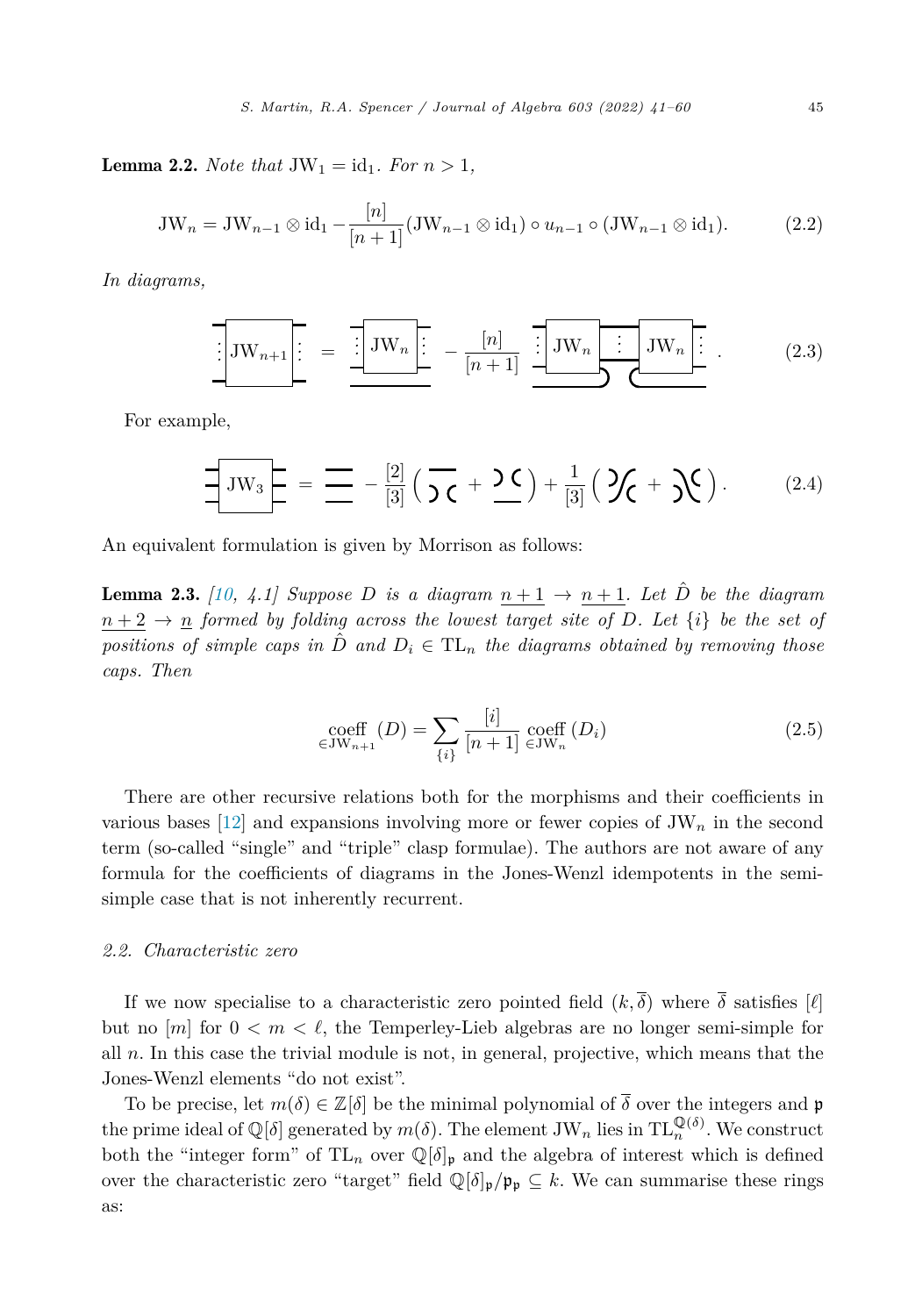

<span id="page-5-0"></span>If  $n \geq \ell$  and  $n \neq \ell -1$  then in the basis of diagrams, the Jones-Wenzl idempotent in  $TL_n^{\mathbb{Q}(\delta)}$  does not lie in the image of *i* and thus cannot descend to an element of  $TL_n^k$ . Indeed if it did, then the trivial module would be projective which is not the case [[11,](#page-18-0) 8.1].

We can rephrase as follows. If  $n \geq \ell$  and  $n \neq \ell-1$ , then the Jones-Wenzl idempotent  $JW_n$  written in terms of diagrams cannot be put over a denominator not divisible by *m*(*δ*).

For example, observe that Eq. [\(2.4](#page-4-0)) makes no sense if  $\overline{\delta} = \pm 1$  so that  $|3| = 0$ . However, if  $n \equiv_3 -1$  then indeed the equation makes sense. As an example, set  $\ell = 2$  so  $\delta = 0$  and then Eq.  $(2.4)$  $(2.4)$  $(2.4)$  simplifies to the sum of three diagrams.

If we have the particular case  $n = \ell - 1$  then Graham and Lehrer found an elegant "non-recursive" form for the coefficients of the diagrams in  $JW_n$ . Recall from [[13\]](#page-18-0) the definition of the "candidate morphisms"

$$
v_{r,s} = \sum_{x} h_{F(x)} x \tag{2.6}
$$

and the subsequent proposition

**Proposition 2.4.** [\[9,](#page-18-0) 3.6] If  $s < r < s+2\ell$  and  $s+r \equiv_{\ell} -2$  then the map  $S(n,r) \rightarrow S(n,s)$ *given by*  $x \mapsto x \circ v_{r,s}$  *is a morphism of*  $TL_n$  *modules for every n*.

The immediate corollary (from setting  $s = 0$  and  $r = 2\ell - 2$ ) is that the Jones-Wenzl idempotent JW<sub>ℓ−1</sub> exists over *k* and it's diagram coefficients can be found by "rotating the target sites" and then computing the hook-formula  $h_{F(x)}$ .

#### *2.3. Positive characteristic*

Let us now focus on the positive characteristic case. As before, if no quantum number vanishes, we are in a semi-simple case and Eq.  $(2.2)$  $(2.2)$  $(2.2)$  gives us all JW<sub>n</sub>. Thus assume that we are working over a pointed field  $(k, \overline{\delta})$  of characteristic p and that  $\ell$  is the least nonnegative such that  $[\ell]$  is satisfied by  $\overline{\delta} \in k$ . Thus we say that we are under  $(\ell, p)$ -torsion.

Let  $\overline{m}(\delta) \in \mathbb{F}_p[\delta]$  be the minimal polynomial satisfied by  $\overline{\delta}$  and let  $m(\delta)$  be a preimage in  $\mathbb{Z}[\delta]$ . Then  $\mathfrak{m} = (p, m(\delta))$  is a maximal ideal in  $\mathbb{Z}[\delta]$ . Consider  $S = \mathbb{Z}[\delta]_{\mathfrak{m}}$ , a local noetherian domain with maximal ideal  $mS$ . Now  $m(x) \notin (p)$  so,  $(0) \subset (p) \subset m$  strictly and *S* is regular of Krull dimension 2. As such, its completion with respect to m, which we will call *R* is regular and hence a domain. Set *F* to be the field of fractions of *R*. This is a characteristic zero field containing  $\mathbb{Q}(\delta)$ .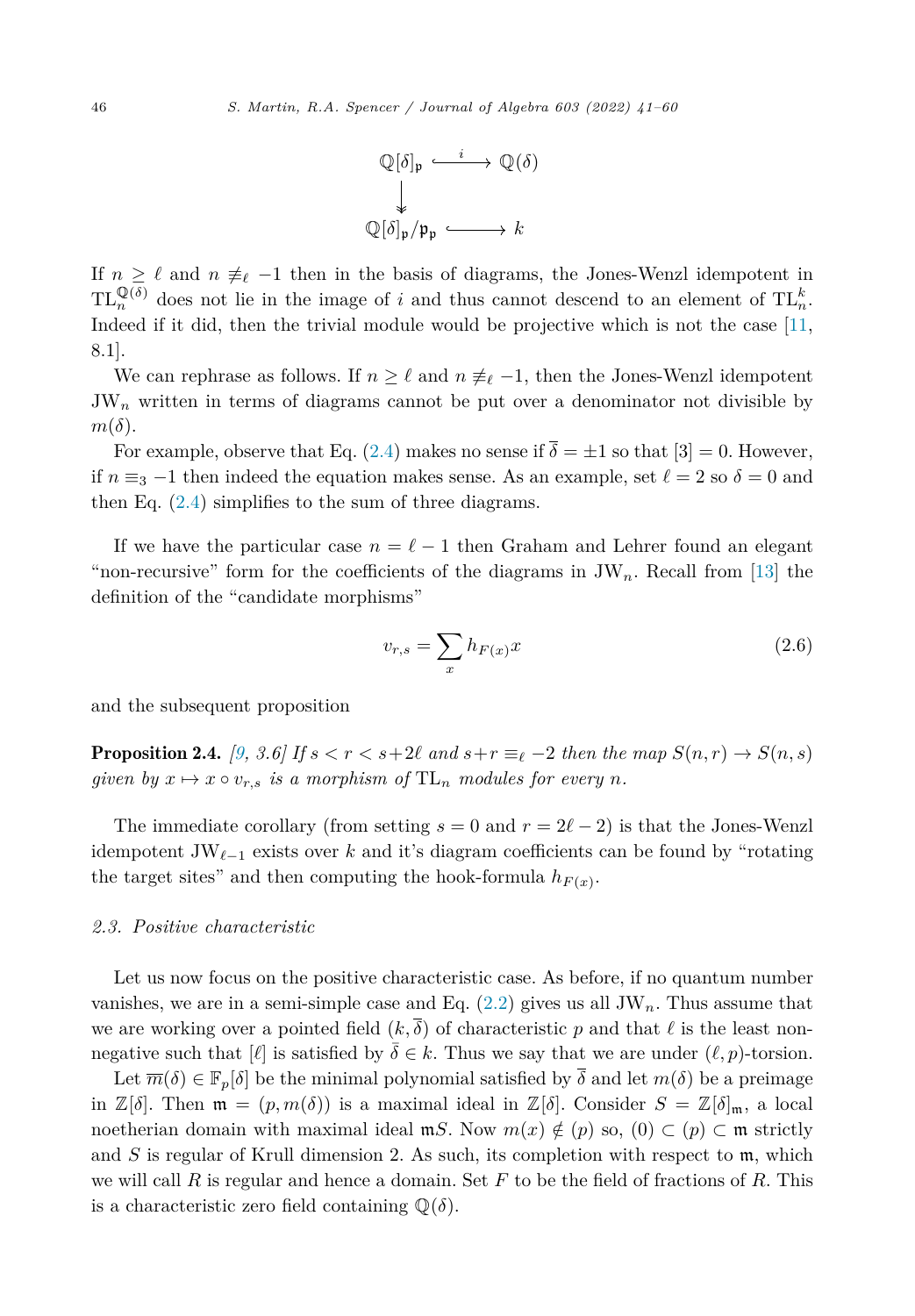

<span id="page-6-0"></span>What we have now is a " $(\ell, p)$ -modular system" in that we have a triple  $(F, R, k)$  such that *F* is a characteristic zero field, which is the field of fractions of *R*, a complete local domain with residue field *k*. Thus, any idempotent in an algebra defined over *k* can be raised to an idempotent over *R* and then injected in to one defined over *F*.

We would like to know if this is reversible. That is, given an idempotent defined over  $\mathbb{Q}(\delta)$ , we consider it as an idempotent over *F* and ask if it lies in the algebra over *R*. If so, we may reduce it modulo the maximal ideal to find an idempotent over *k*.

In plain terms, we wish to know if the coefficients of the diagrams in  $JW_n$  can be written without denominators divisible by *p* or  $m(\delta)$ . If so, the idempotent "exists" in our field of positive characteristic.

Should an element *e* satisfying Eq. [\(2.1](#page-3-0)) exist over *k*, it is clear that  $TL_n^k \cdot e$  is a trivial module and so the trivial module is projective. Thus we can raise the idempotent *e* to an element of  $TL_n^R$  where action by  $u_i$  sends the element to something divisible by  $\mathfrak{m}^r$ for every r and hence equal to zero. That is to say, it lifts to  $JW_n$ .

Thus we may consider an alternative defining property of the Jones-Wenzl element that it is the idempotent that generates the trivial module's cover, which is equal to the trivial module, whenever that is the case.

As such, the results of [\[13](#page-18-0)] (in particular Theorem 3.4 combined with 8.3) can be interpreted as follows:

**Theorem 2.5.** The Jones-Wenzl idempotent  $JW_n$  *in*  $TL_n^{\mathbb{Q}(\delta)}$  *descends to an element of*  $TL_n^k$  iff  $n < \ell$  or  $n < \ell p$  and  $n \equiv_{\ell} -1$  or  $n = a\ell p^k - 1$  for some  $k \ge 1$  and  $1 \le a < p$ .

An equivalent statement is

**Corollary 2.6.** The Jones-Wenzl idempotent  $JW_n$  descends to an element of  $TL_n^k(\delta)$  iff *the quantum binomials*  $\begin{bmatrix} n \\ r \end{bmatrix}$  *are invertible in k for all*  $0 \le r \le n$ *.* 

This has been shown by Webster in the appendix of [[6\]](#page-18-0). However the proof there, and the alternative provided in [[17\]](#page-19-0) both construct linear maps of representations of  $U_q(\mathfrak{sl}_2)$ which are shown to be morphisms (and hence elements of  $TL_n$ ). This is the only proof not to use the Schur-Weyl duality of which the authors are aware.

Regrettably, the authors are not aware of any formula in the style of Eq. ([2.6](#page-5-0)) giving the form of these idempotents in generality. However, we are able to illuminate one further case constructively.

Given  $\ell$  and  $p$ , we write  $p^{(i)} = \ell p^{i-1}$  for all  $i > 0$  and  $p^{(0)} = 1$ . We will explicitly construct JW<sub>2*p*</sub>(*r*)−1. Key in the below is that the construction of JW<sub>*p*</sub>(*r*)−1 as an "unfolding" of a trivial submodule of  $S(2p^{(r)} - 2, 0)$  shows that the first trace vanishes (it corresponds by the action of  $u_{p(r)-1}$  on that module).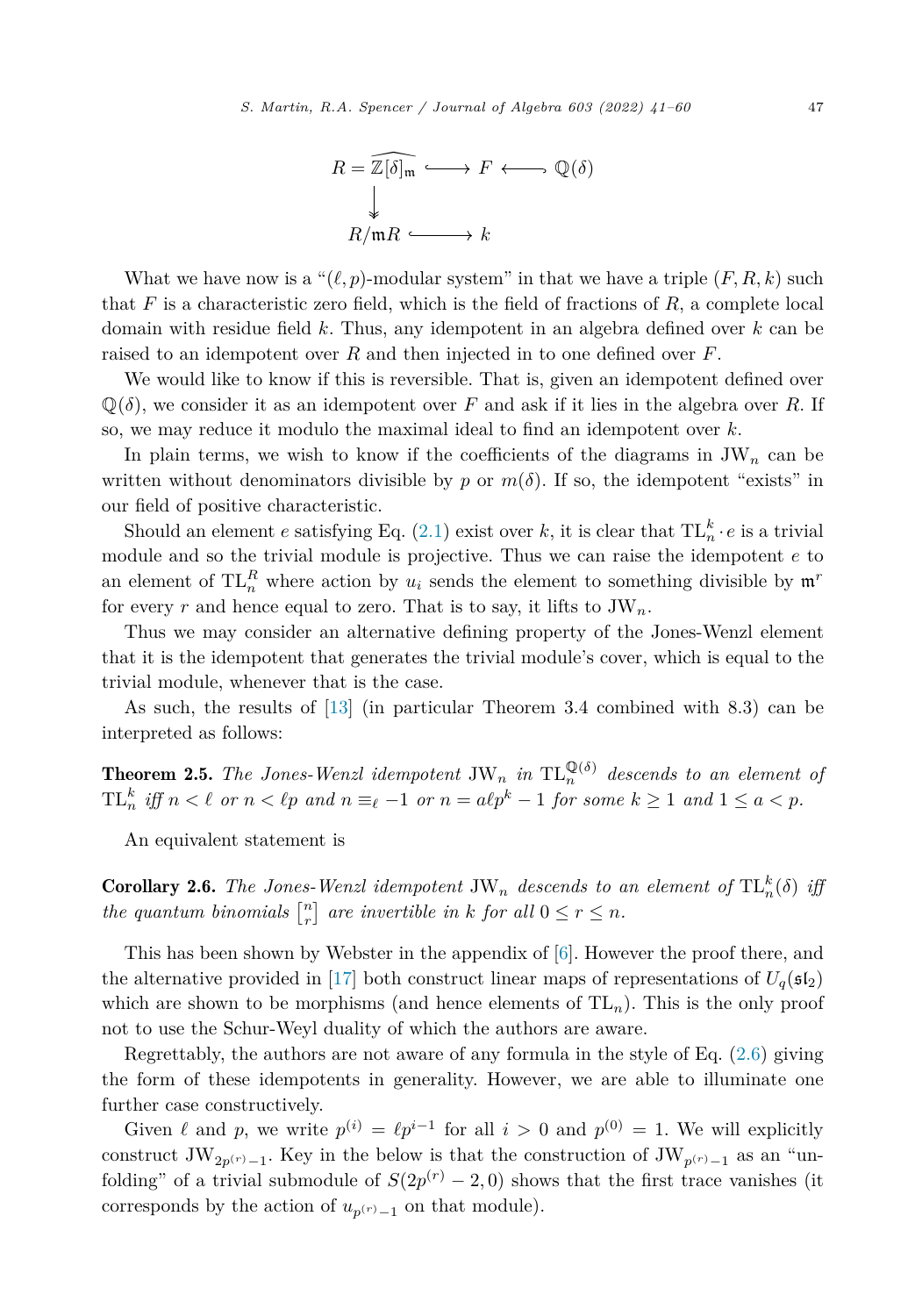<span id="page-7-0"></span>**Proposition 2.7.** The element  $JW_{2p^{(r)}-1}$  exists in  $TL_{2p^{(r)}-1}^k$  for each  $r \geq 1$ .

**Proof.** We construct an element of  $TL_{2p(r)-1}$  for which the identity diagram appears with coefficient 1 and which is killed by all cups and caps. It is clear that this element then satisfies Eq.  $(2.1)$  $(2.1)$ .

To do this, consider the "turn up" operator which takes a morphism  $n \to m$  to a morphism  $n + 1 \rightarrow m - 1$  by "turning the top strand back". Formally, this is the map

$$
u_{m,1}: x \mapsto (\mathrm{id} \otimes x) \circ (\cap \otimes \mathrm{id}_{m-1}).\tag{2.7}
$$

We can iterate this to turn multiple strands: set  $u_{m,k} = u_{m-k+1,1} \circ u_{m,k-1}$ .

Now, let  $J_i = u_i(\text{JW}_{p^{(r)}-1})$  and  $J_{-i} = \iota(J_i)$  for  $0 \leq i \leq p^{(r)}-1$ . Thus  $J_i$  is a morphism  $p^{(r)} - 1 + i \rightarrow p^{(r)} - 1 - i$ . In diagrams,

*<sup>J</sup><sup>i</sup>* <sup>=</sup> JW*p*(*r*)−<sup>1</sup> . . . *pr*) − 1 *i* . . . *p*) − 1 *i* . . . <sup>0</sup> <sup>≤</sup> *<sup>i</sup>* <sup>≤</sup> *<sup>p</sup>*(*r*) <sup>−</sup> 1 (2.8)

and

*<sup>J</sup>*−*<sup>i</sup>* <sup>=</sup> JW*p*(*r*)−<sup>1</sup> . . . *pr*) 1 . *<sup>i</sup>* . . *pr*) − 1 − *i* . . . <sup>0</sup> <sup>≤</sup> *<sup>i</sup>* <sup>≤</sup> *<sup>p</sup>*(*r*) <sup>−</sup> 1 (2.9)

Recall that  $\mathcal K$  is equipped with an automorphism which flips all diagrams vertically. Let  $K_i$  be the image of  $J_i$  under this morphism.

The elements  $J_i$  and  $K_i$  have been chosen such that composition with any cup or cap results in the zero morphism. Key to this observation is that the idempotent  $JW_{p(r)-1}$ vanishes under the trace defined in Section [6.](#page-15-0)

Now we may define

$$
e = \sum_{i=-p^{(r)}-1}^{p^{(r)}-1} (-1)^{i} \iota(K_i) \otimes \text{id}_1 \otimes J_i.
$$
 (2.10)

Diagrammatically, a typical term in the sum (where  $i \geq 0$ ) looks like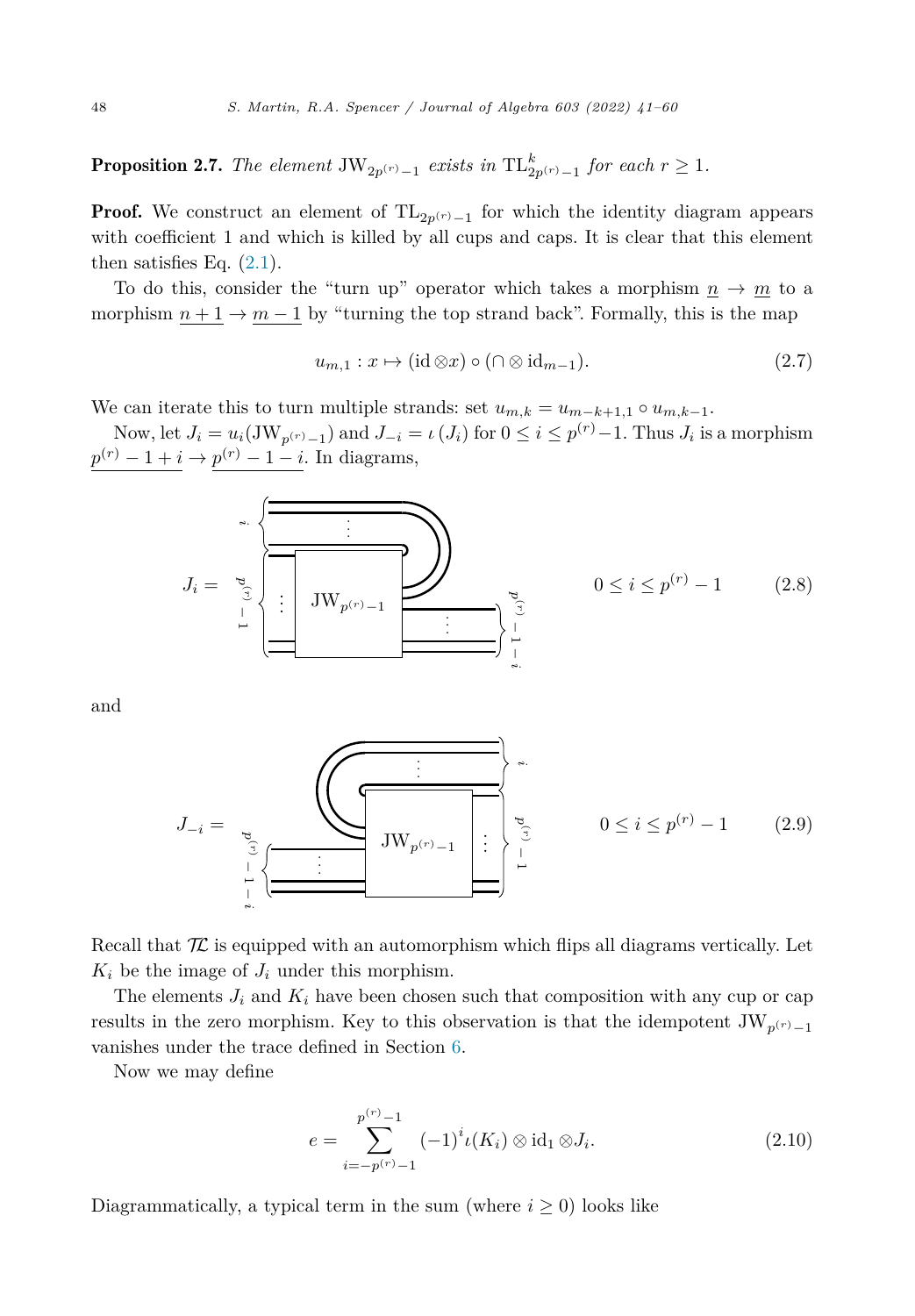

The sign coefficient of the summand has been chosen such that the term for which  $i = 0$ (i.e. the unique summand containing the identity diagram) has coefficient 1. It will thus suffice to show that *e* is killed by the (left) action of  $u_j$  for each  $1 \leq j < p^{(r)} - 1$ .

We know that  $\iota(K_i)$  and  $J_i$  are killed by all cups on the left and so the only terms in Eq. [\(2.10](#page-7-0)) that do not vanish are those for which  $p^{(r)} - i = j$  or  $p^{(r)} - i = j + 1$ .

These terms are identical up to sign (in which they differ) and so cancel. They are both given (up to sign) by the diagram in Eq. (2.12) and can be written as  $(-1)^i \iota(K_j) \otimes \bigcap \otimes J_j$ .



Since all the terms in the summand are sent to zero by all  $u_j$ , and the coefficient of the identity diagram is an idempotent, we can invoke Lemma [2.1](#page-3-0) to show that this is indeed  $\text{JW}_{2p^{(r)}-1}$ .  $□$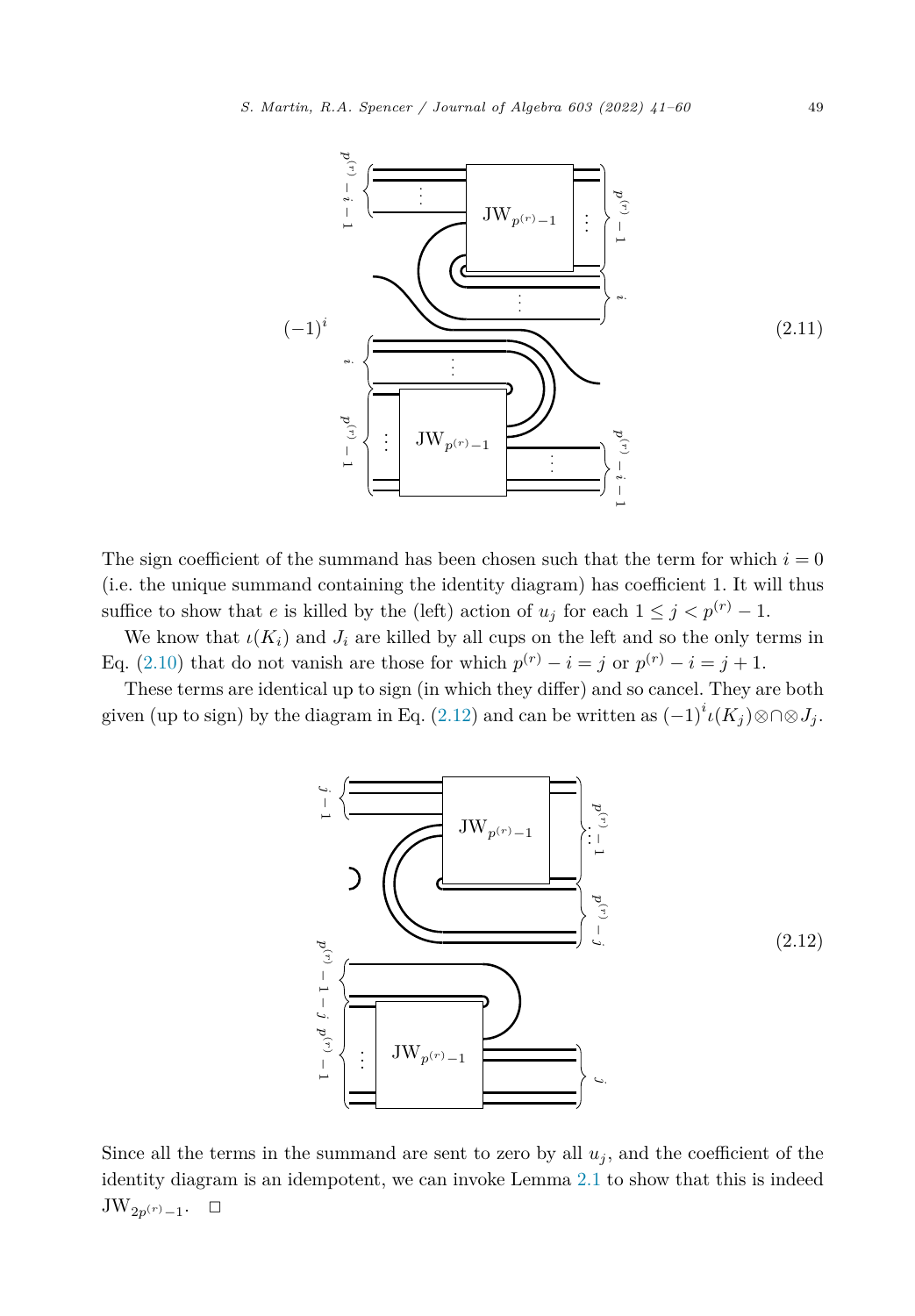<span id="page-9-0"></span>Readers familiar with the Dihedral Cathedral [\[7\]](#page-18-0) may be familiar with the "circular" Jones-Wenzl notation. This stems from the observation that rotation of the Jones-Wenzl element,  $JW_{p}(r)$ <sub>-1</sub>, by a single strand leaves it invariant. In the general case where  $JW_n$ is defined, this is no longer so.

#### 3. *p*-Jones-Wenzl idempotents

We now turn to extending the work of Burrull, Libedinsky and Sentinelli [[3\]](#page-18-0) in generalising the definition of the Jones-Wenzl idempotent to a sensible element of  $TL_n^k$  for all *n*. The element constructed in [\[3](#page-18-0)] is in fact the idempotent defining the projective cover of the trivial module, although it is not explicitly stated as such. However, the construction present only covers the  $\delta = 2$  case where the situation is "over the integers". In this paper we present a generalisation to all  $\delta$ . Our results will specialise in the case  $\delta = 2$ , which corresponds to  $\ell = p$ .

We briefly recount their methodology here for completeness and introduce terminology to indicate dependence on  $\delta$ . The definition that follows is largely a rewrite of section 2.3 in [\[3](#page-18-0)] and the reader is encouraged to peruse that paper for further information.

Recall the definition of supp $(n)$  in [[13\]](#page-18-0). If  $n + 1 = \sum_{i=a}^{b} n_i p^{(i)}$  is the  $(\ell, p)$ -expansion of  $n+1$ ,

$$
supp(n) = I_n = \{ n_b p^{(b)} \pm n_{b-1} p^{(b-1)} \pm \dots \pm n_a p^{(a)} - 1 \}
$$
\n(3.1)

We use the notation  $I_n$  to keep parity with [[3\]](#page-18-0).

A number *n* is called  $(\ell, p)$ -Adam if  $I_n = \{n\}$  so  $a = b$ . Equivalently,  $n < \ell$ , or  $n < \ell p$ and is congruent to  $-1$  modulo  $\ell$  or of the form  $cp^{(r)} - 1$  for  $1 \leq c < p$  and  $r \geq 1$ . That is to say, by Theorem [2.5](#page-6-0), a number *n* is  $(\ell, p)$ -Adam iff JW<sub>*n*</sub> can be lifted to TL<sup>k</sup><sub>n</sub>.

If a number is not  $(\ell, p)$ -Adam, and *a* is minimal such that  $n_a \neq 0$ , define  $f[n] =$  $\sum_{i=a+1}^{b} n_i p^{(i)} - 1$ . This is known as the  $(\ell, p)$ -"father" of *n*. It is then the case that

$$
I_n = \{i + n_a p^{(a)} : i \in I_{f[n]}\} \sqcup \{i - n_a p^{(a)} : i \in I_{f[n]}\}.
$$
\n(3.2)

We inductively define elements  $_{\ell}^{p} J W_{n}^{\mathbb{Q}(\delta)} \in TL_{n}^{\mathbb{Q}(\delta)}$  as

$$
{}_{\ell}^{p} \text{JW}_{n}^{\mathbb{Q}(\delta)} = \sum_{j \in I_{n}} \lambda_{n}^{j} p_{n}^{j} \cdot \text{JW}_{j} \cdot \iota p_{n}^{j}
$$
 (3.3)

where  $p_n^j$  are elements of  $\text{Hom}_{\mathcal{TL}}(\underline{n}, \underline{j})$  and  $\lambda_n^j \in \mathbb{Q}(\delta)$ . In diagrams,

$$
\boxed{\left| \mathcal{P}_{\ell} \mathbf{J} \mathbf{W}_{n}^{\mathbb{Q}(\delta)} \right|} = \sum_{j \in I_{n}} \lambda_{n}^{j} \quad \boxed{\left| p_{n}^{j} \right| \mathbf{J} \mathbf{W}_{j} \left| p_{n}^{j} \right|} \tag{3.4}
$$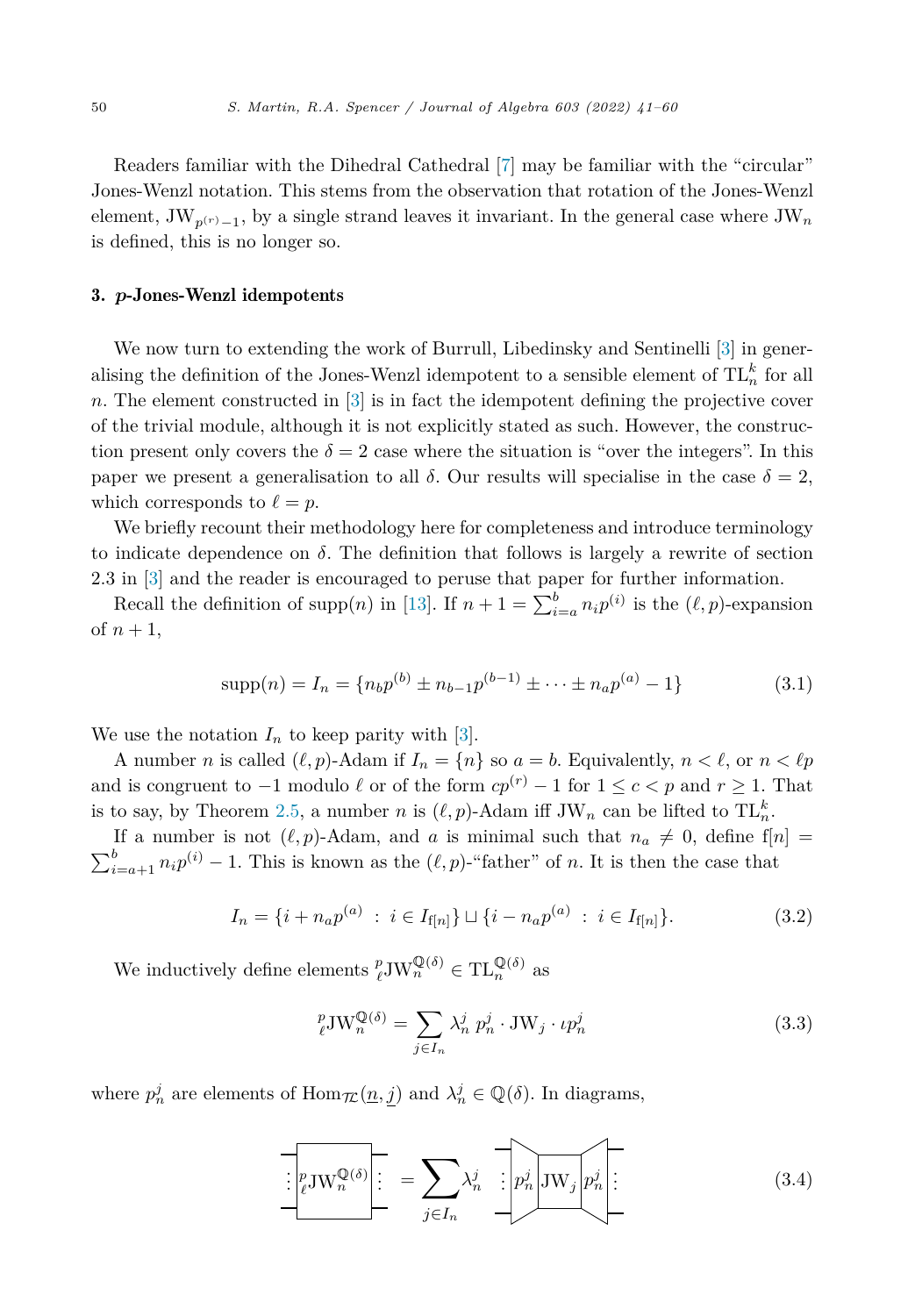<span id="page-10-0"></span>These elements will, in fact, be defined over  $\mathbb{Z}[\delta]_{\mathfrak{m}}$  which is to say that neither  $m(\delta)$ nor *p* will divide any denominators in the coefficients of the diagrams. As such they will descend to  $TL_n^k$  and will be the idempotents of the projective cover of the trivial module.

To define  $_{\ell}^{p} J W_{n}^{\mathbb{Q}(\delta)}$ , we induct on the cardinality of  $I_{n}$ . When  $I_{n} = \{n\}$  we set  $p_{\mathbf{I} \mathbf{W}}^{\mathbb{Q}(\delta)} = \mathbf{I} \mathbf{W}_{n}$  so that  $\lambda^{n} = 1$  and  $n^{n} = id$  $p_{\ell}^p \text{JW}_n^{\mathbb{Q}(\delta)} = \text{JW}_n$  so that  $\lambda_n^n = 1$  and  $p_n^n = \text{id}_n$ .

Now suppose that *n* is not  $(\ell, p)$ -Adam, but all  $\lambda_n^j$  and  $p_{n'}^j$  are known for *n'* with smaller cardinality  $I_{n'}$ . In particular,  $\lambda_{f[n]}^j$  and  $p_{f[n]}^j$  are all known. Let  $m = n - f[n] =$  $n_a p^{(a)}$ . Then for each  $i \in I_{f[n]}$ , set

$$
\lambda_n^{i-m} = \frac{[i+1-m]}{[i+1]} \lambda_{f[n]}^i , \qquad \lambda_n^{i+m} = \lambda_{f[n]}^i
$$
 (3.5)

and



This concludes the definition of  $_{\ell}^{p}JW_{n}^{\mathbb{Q}(\delta)}$ .

It is clear that in the case  $\delta = 2$ , which implies  $\ell = p$ , this coincides<sup>1</sup> with the definition given by Burrull, Libedinsky and Sentinelli. The only changes are to introduce quantum numbers in the fractions in Eq.  $(3.5)$  and to use our generalized sets  $I_n$ .

Letting  $U_n^i = p_n^i \cdot \text{JW}_i \cdot \iota p_n^j$  so that  $_{\ell}^p \text{JW}_n^{\mathbb{Q}(\delta)} = \sum_{i \in I_n} \lambda_n^i U_n^i$ , we have the following proposition. The proof carries over exactly from [[3\]](#page-18-0), but with the use of quantum numbers in all the fractions.

**Proposition 3.1.** [[3,](#page-18-0) 3.2] The element  $_{\ell}^{p}JW_{n}^{\mathbb{Q}(\delta)} \in TL_{n}^{\mathbb{Q}(\delta)}$  is an idempotent. Moreover,  $\{\lambda_n^i U_n^i\}_{i+1 \in I_n}$  *is a set of mutually orthogonal idempotents.* 

The result hinges on the equation (for each  $i, j \in I_n$ )

$$
JW_i \cdot \iota p_n^i \cdot p_n^j \cdot JW_j = \begin{cases} \frac{1}{\lambda_n^i} JW_i & i = j\\ 0 & i \neq j \end{cases}
$$
 (3.7)

which we may read as  $\langle p_n^i, p_n^i \rangle = \frac{1}{\lambda_n^i}$  in  $S(n, i)$ .

**Lemma 3.2.** Each  $TL_n^{\mathbb{Q}(\delta)} \cdot \lambda_n^i U_n^i$  is isomorphic to  $S(n,i)$ .

Readers concerned with the lack of sign in Eq. (3.5) should recall that our convention is that loops resolve to  $\delta$ , instead of  $-\delta$ .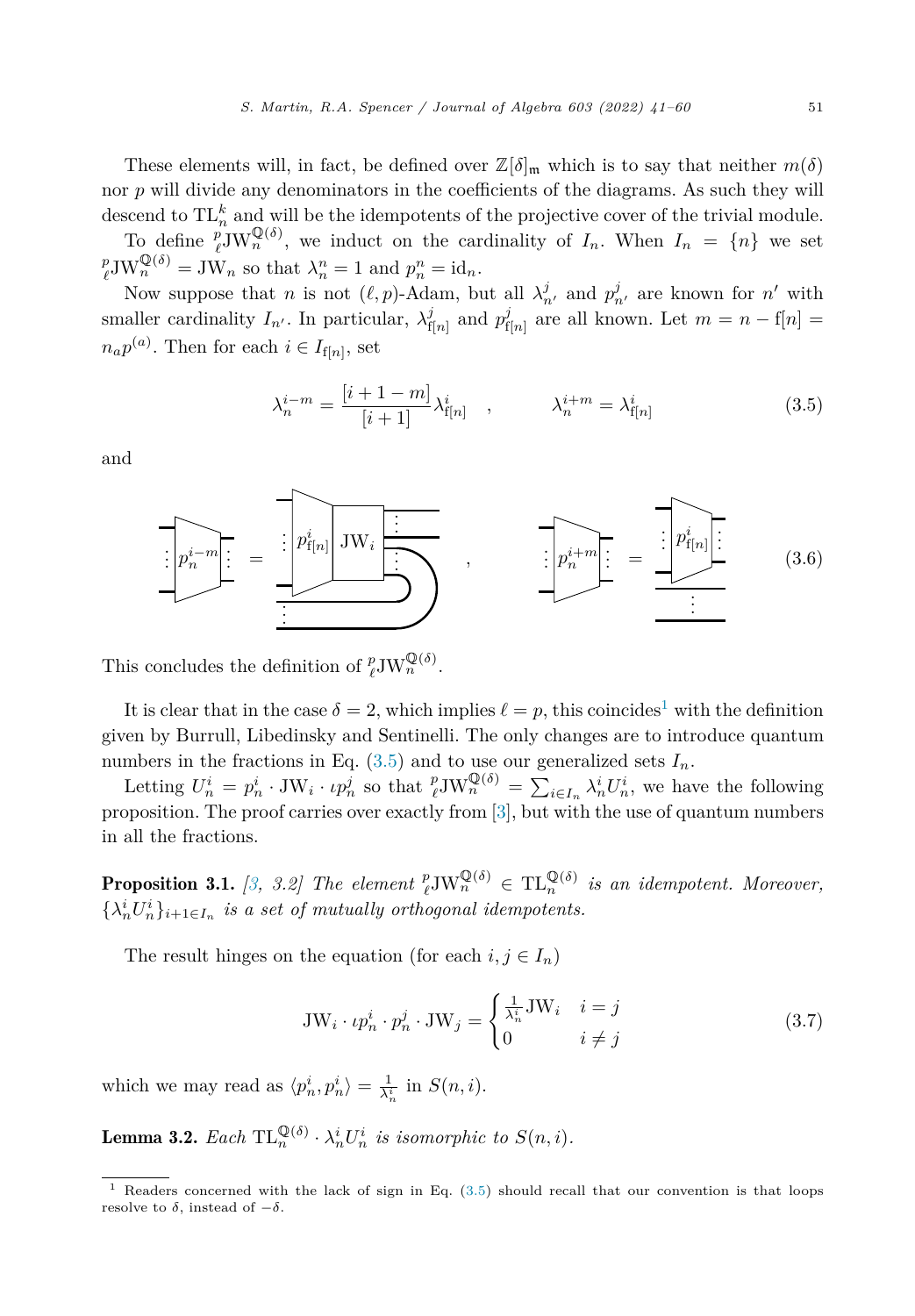<span id="page-11-0"></span>**Proof.** Recall that we are in the semi-simple case and omit the superscripts. Consider the TL<sub>n</sub>-morphism  $\phi:$  TL<sub>n</sub>  $\cdot \lambda_n^i U_n^i \to S(n,i)$  defined by

$$
a \cdot p_n^i \mathcal{J} \mathcal{W}_i \; \iota p_n^i \mapsto a \cdot p_n^i \tag{3.8}
$$

This is surjective since any nonzero element of  $S(n,i)$  generates the entire module and is injective as if  $a \cdot p_n^i = 0 \in S(n,i)$ , then the morphism  $a \cdot p_n^i \in \text{Hom}_{\mathcal{TL}}(\underline{n},\underline{i})$  factors through some  $\underline{j}$  for  $j < i$  and hence  $a \cdot p_n^i J W_i = 0$ .  $\Box$ 

Corollary 3.3. *As*  $TL_n^{\mathbb{Q}(\delta)}$ *-modules*,  $TL_n^{\mathbb{Q}(\delta)} \cdot {}_e^p \text{JW}_n^{\mathbb{Q}(\delta)} \simeq \bigoplus_{i+1 \in I_n} S(n, i)$ *.* 

Similarly to Proposition [3.1](#page-10-0), the proof of the following runs identically to that in [[3\]](#page-18-0).

**Proposition 3.4.** *The idempotents*  $^p_{\ell}$ JW $^{\mathbb{Q}(\delta)}$  *satisfy the "absorption property",* 

$$
\frac{\binom{p}{\ell} \mathbf{J} \mathbf{W}^{\mathbb{Q}(\delta)}_{f[n]}}{\mathrm{id}_m} \binom{p}{\ell} \mathbf{J} \mathbf{W}^{\mathbb{Q}(\delta)}_{n} = \frac{\binom{p}{\ell} \mathbf{J} \mathbf{W}^{\mathbb{Q}(\delta)}_{f[n]}}{\mathrm{id}_m} = \frac{\binom{p}{\ell} \mathbf{J} \mathbf{W}^{\mathbb{Q}(\delta)}_{n}}{\mathrm{id}_m} . \tag{3.9}
$$

Corollary 3.3 and Proposition 3.4, along with knowledge of the composition factors of the projective cover of the trivial module will give us all the ingredients to show the following:

**Proposition 3.5.** The element  $_{\ell}^{p}$ JW $_{n}^{Q(\delta)}$  can be lifted to  $\mathbb{Z}[\delta]_{m}$  and therefore when written *in the diagram basis, each coefficient can be written as*  $a/b$  *where b does not vanish in*  $k$ *.* 

The proof is deferred until Section [5](#page-13-0). This allows us to define the  $(\ell, p)$ -Jones-Wenzl projector on *n* strands.

**Definition 3.6.** Let  $(R, \delta)$  be a field with  $(\ell, p)$  torsion. The  $(\ell, p)$ -Jones-Wenzl idempotent in  $\mathrm{TL}_{n}^{k}(\delta)$ , denoted  ${}_{\ell}^{p} \mathrm{JW}_{n}^{k}$ , is that element obtained by replacing each coefficient a/b in  $_{\ell}^{p}$ JW $_{n}^{\mathbb{Q}(\delta)}$  *by its image in k.* 

To prove Proposition 3.5, we will need a further claim that will be shown simultaneously.

**Theorem 3.7.** As a left  $TL_n^k$ -module,  $TL_n^k \cdot {p \atop \ell} \n\mathcal{W}_n^k$  is isomorphic to the projective cover of *the trivial*  $TL_n^k$ *-module.* 

As such, we obtain the corollary that the idempotent  $^p_{\ell}$ JW<sub>n</sub><sup>k</sup> is primitive.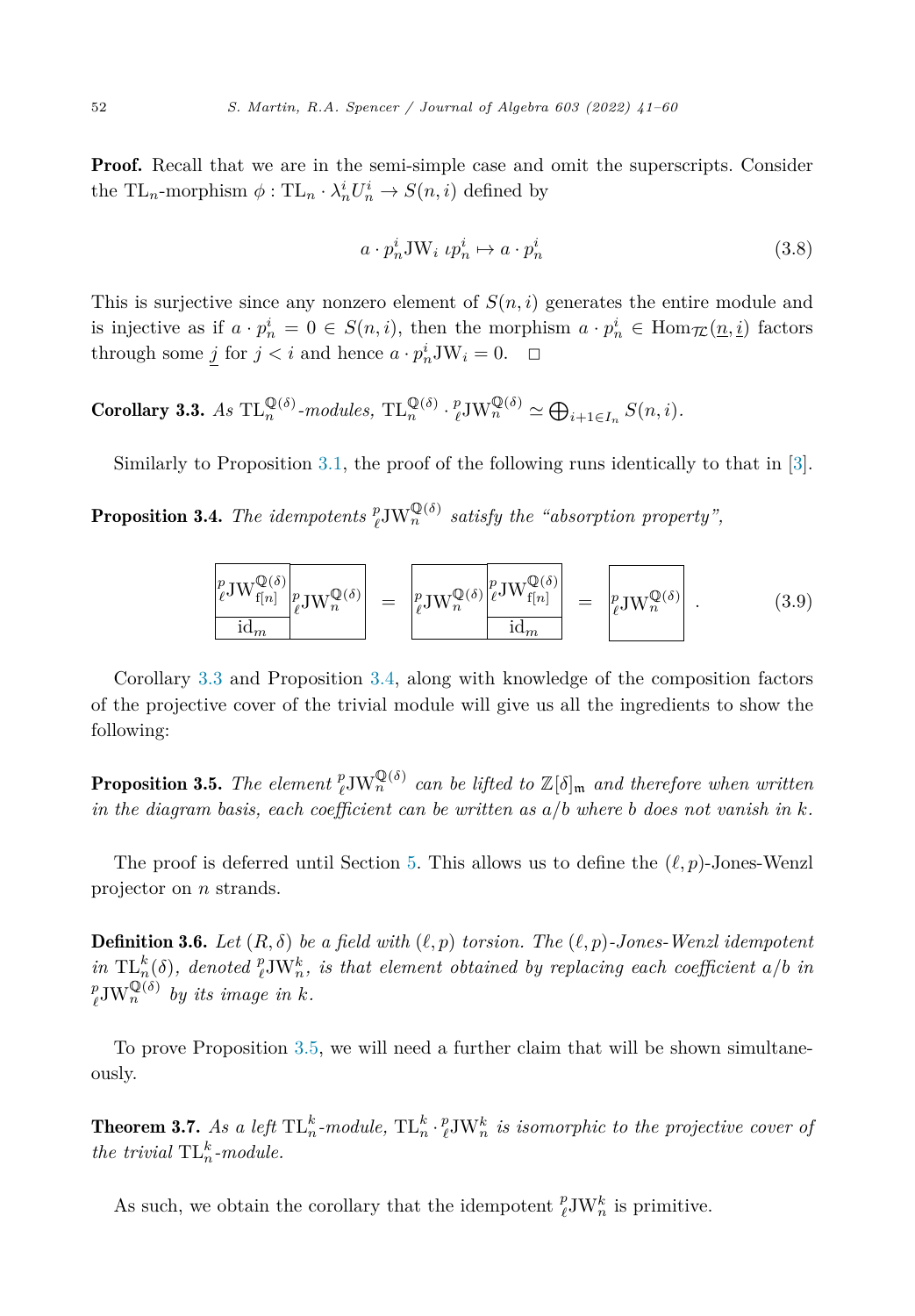#### <span id="page-12-0"></span>4. Induction and projective covers of the trivial module

#### *4.1. Induction*

In this section,  $R$  and  $\delta$  will be arbitrary and therefore omitted from the notation.

Recall that  $TL_{n-1} \hookrightarrow TL_n$  naturally by the addition of a "through string" at the lowest sites. In this way, we may induce  $TL_{n-1}$ -modules

$$
M\uparrow = \mathrm{TL}_n \otimes_{\mathrm{TL}_{n-1}} M \tag{4.1}
$$

and restrict  $TL_n$ -modules to  $TL_{n-1}$ -modules, which we denote  $M\downarrow$ .

The proof of the following proposition follows exactly as in the characteristic zero case.

**Proposition 4.1.** *[[11](#page-18-0), 6.3]* If  $\delta \neq 0$  *or*  $(n, m) \neq (2, 0)$ *,* 

$$
S(n-1,m)\uparrow \cong S(n+1,m)\downarrow \tag{4.2}
$$

*as* TL*n-modules.*

The power in this is that restriction is easily understood, and again the characteristic zero proof applies over arbitrary rings.

**Proposition 4.2.** *[[11](#page-18-0), 4.1] There is a short exact sequence of*  $TL_{n-1}$  *modules,* 

$$
0 \to S(n-1, m-1) \to S(n, m) \downarrow \to S(n-1, m+1) \to 0. \tag{4.3}
$$

We will be interested in inducing from  $TL_m$  to  $TL_n$  for  $m < n$ , which we will denote  $M\uparrow_m^n$  and the corresponding restriction  $M\downarrow_m^n$ . This is achieved by  $n-m$  iterations of the induction described above. A trivial consequence of Proposition 4.2 is that

**Corollary 4.3.** *The module*  $S(n, m) \uparrow_n^N$  *has a filtration by standard modules, and the multiplicity of*  $S(N,i)$  *is given by* 

$$
\binom{N-n}{(m+N-n-i)/2}.
$$

*In particular, the only*  $S(N,i)$  *appearing are those for which*  $m-N+n \leq i \leq m+N-n$ *and for*  $i \in \{m \pm (N - n)\}$  *the factor*  $S(N, i)$  *appears exactly once.* 

#### *4.2. Projective covers of the trivial module*

Let us suppose that *R* has  $(\ell, p)$ -torsion (and that  $p = \infty$  if *R* is characteristic zero and that  $\ell = \infty$  if  $\delta$  satisfies no quantum number). Recall that each projective module of TL<sub>n</sub>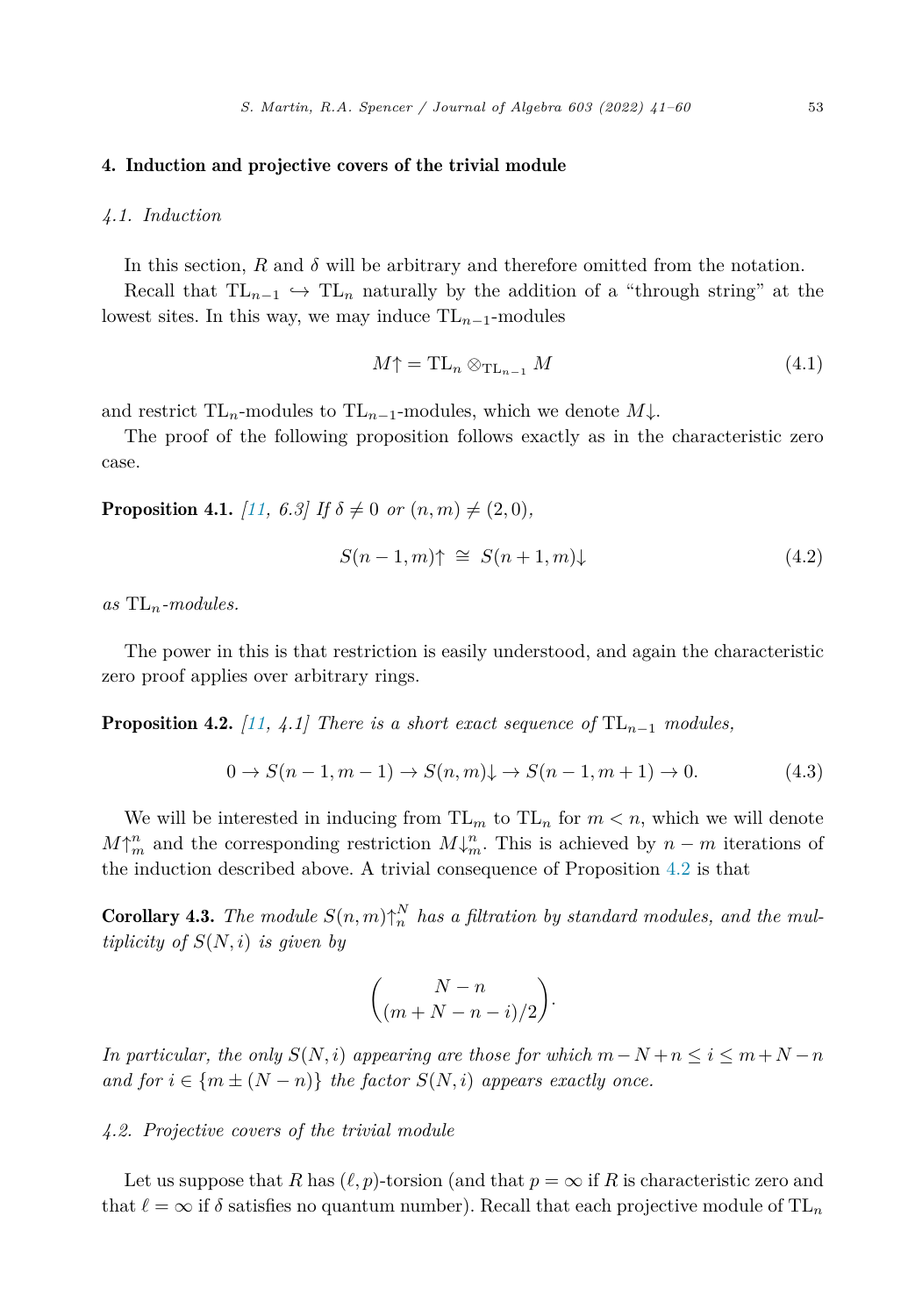<span id="page-13-0"></span>has a filtration by standard (cell) modules. For  $m \equiv_2 n$ , let  $P(n,m)$  be the projective cover of the simple head of  $S(n,m)$  as a  $TL_n$ -module. A corollary of Theorems 3.4 and 8.4 of [\[13](#page-18-0)] is

**Corollary 4.4.** The multiplicity of  $S(n,m)$  in a standard filtration of  $P(n,m')$  is 1 iff  $m \in I_{m'}$ , *otherwise it is*  $0$ .

Let  $\nu_{(p)}(x) = 0$  if  $\ell \nmid x$  and  $\nu_p(x/\ell) + 1$  otherwise, so that  $\nu_{(p)}(x)$  gives the position of the least significant nonzero  $(\ell, p)$ -digit of x. A trivial consequence of the above is that if  $S(n,m)$  appears in a standard filtration of  $P(n,m')$ , then  $\nu_{(p)}(m) = \nu_{(p)}(m')$ .

Suppose now that  $N > n$  and that  $m = N - n$  is such that  $m < p^{(\nu(p)(n))}$  so  $\nu_{(p)}(n) >$  $\nu_{(p)}(m) = \nu_{(p)}(N)$ . Consider the module  $P(n,n)\uparrow_n^N$ . This is a projective module. If we consider the filtration of  $P(n,n)\uparrow_n^N$  by cell modules, we see by Corollary [4.3](#page-12-0) that the  $S(N, j)$  appearing in a filtration of  $P(n, n)$ <sup>N</sup><sub>n</sub> must all satisfy

$$
i - N + n \le j \le i + N - n \tag{4.4}
$$

for some  $i + 1 \in I_n$ . In particular, the trivial module  $S(N, N)$  appears exactly once and careful examination of Proposition [4.2](#page-12-0) shows that it must appear in the head of  $P(n,n)\uparrow_n^N$ . As such, there is a *unique* summand of  $P(n,n)\uparrow_n^N$  isomorphic to  $P(N,N)$ . Additionally, from Eq. [\(3.2](#page-9-0)) and Corollary [4.3](#page-12-0), where  $n_a p^{(a)} = m = N - n$ , we have further that every module  $S(N, i)$  appearing in a filtration of both  $P(n, n) \uparrow_n^N$  and  $P(N, N)$ does so in each exactly once.

To make these observations numerical, consider the Grothendieck group of TL*n*, denoted here by  $G_0(\mathrm{TL}_n)$ . This is a free abelian group with basis the isomorphism types of simple TL*<sup>n</sup>* modules. That is to say, its elements are given by (isomorphism classes of) finite-dimensional  $TL_n$ -modules, modulo the relation that if there is a short exact sequence  $0 \to M_1 \to M_2 \to M_3 \to 0$ , then  $[M_2] = [M_1] + [M_3]$ , where  $[M]$  is the class of  $TL_n$ -module in  $G_0(TL_n)$ . Similarly, we will consider  $K_0(TL_n)$ , the free abelian group on (isomorphism classes of) indecomposable projective modules with the same relation.

A consequence of [\[8](#page-18-0), 3.6] is that  $\{[S(n,i)]\}_{i\in\Lambda_0}$  form a basis for  $G_0(TL_n)$ . In  $G_0(TL_n)$ , the above discussion can be rephrased as

$$
\left[P(n,n)\uparrow_n^N\right] = \left[P(N,N)\right] + \sum_{j\in J} \left[S(N,j)\right] \tag{4.5}
$$

where *J* is a multiset disjoint from  $I_n$ . Equation (4.5) should be read as a rephrasing of [[3,](#page-18-0) Lemma 4.11], but without recourse to the *p*-Kazhdan-Lusztig basis, Soergel bimodule theory or Schur-Weyl duality.

#### 5. Main result

Recall the *cde*-Triangle of [\[18](#page-19-0), §9.5]: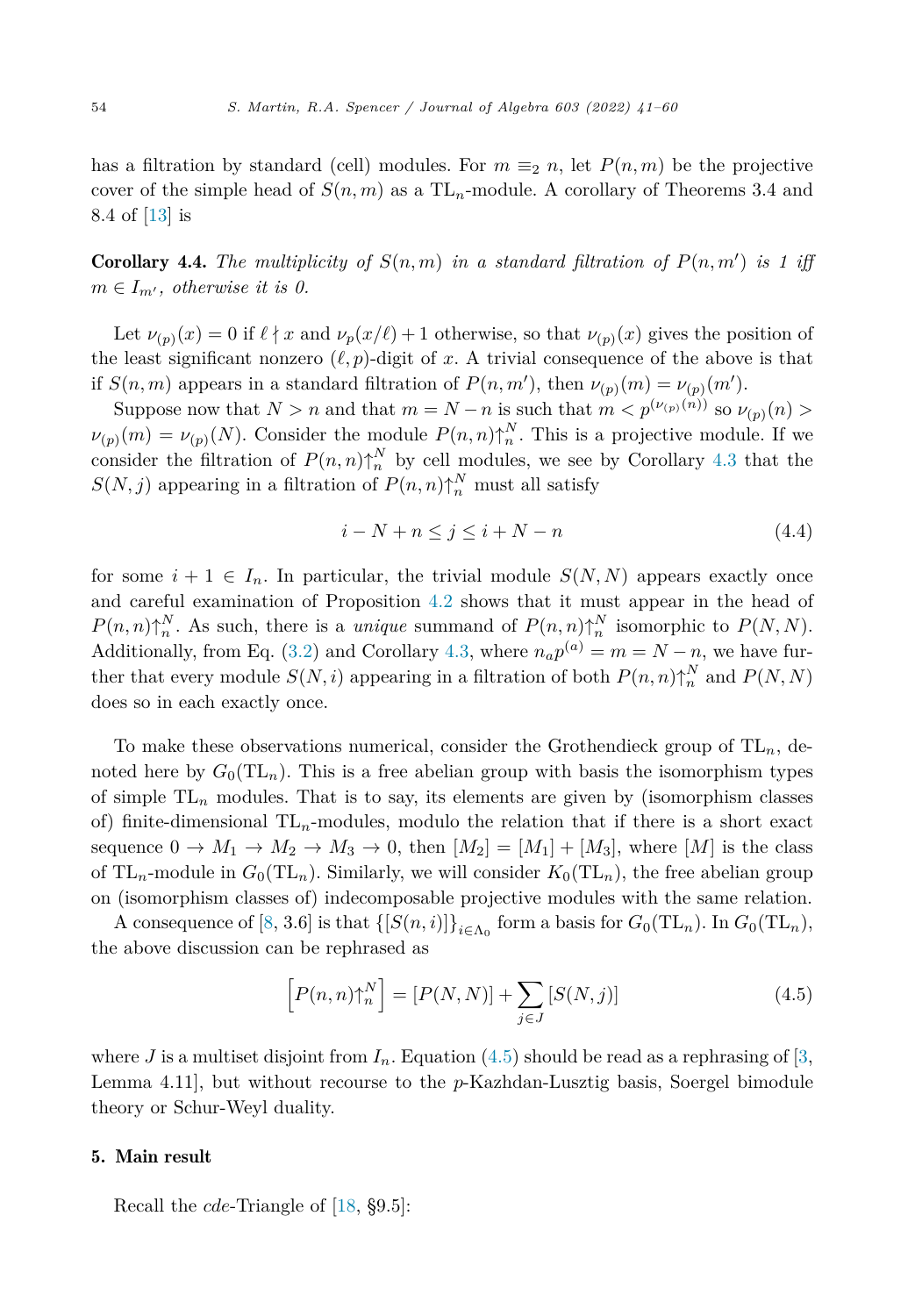

Here, *c* simply takes the image of a module  $[M] \in K_0(\text{TL}_n^k)$  to its image  $[M] \in G_0(\text{TL}_n^k)$ .

The map *d* is defined on the basis of  $G_0(\mathrm{TL}_n^F)$ . Recall that this is a semi-simple algebra and the simple modules are exactly  $S(n,i)$  for  $i \leq n$  and  $i \equiv_2 n$ . We define  $d([S(n,i)]) = [S(n,i)]$ . It is clear that *d* is the transpose of the decomposition matrix.

To define *e*, one uses idempotent lifting techniques. Let *P* be a projective module of  $TL_n^k$  and suppose that  $P \simeq TL_n^k \cdot e$  for some idempotent *e* defined in diagrams over *k*. Then lift *e* to an idempotent over *F*. This defines a projective  $TL_n^F$ -module  $\hat{P}$  and the image  $e[P]$  is  $[P]$ .

It is classical theory that  $c = de$ .

We now have all the results required to prove Proposition [3.5](#page-11-0) and Theorem [3.7](#page-11-0).

**Proof.** We show the results by mathematical induction on  $|I_n|$ . When  $|I_n| = 1$ , we have that  $_{\ell}^{p}$ JW<sub>n</sub><sup>*n*</sup> = JW<sub>n</sub> exists in TL<sub>n</sub><sup>*k*</sup> by Theorem [2.5.](#page-6-0)

Otherwise, assume both Proposition [3.5](#page-11-0) and Theorem [3.7](#page-11-0) hold for all  $n'$  with  $|I_{n'}|$  <  $|I_n|$ . In particular the results are known for f[*n*]. Thus  ${}_{\ell}^p$ JW ${}_{f[n]}^{\mathbb{Q}(\delta)}$  descends to an idempotent  $_{\ell}^{p}$ JW<sub>f[*n*</sub>] in TL<sup>k</sup><sub>*n*</sub> which describes the projective module  $P(f[n], f[n])$ .

Now consider the module  $P(f[n], f[n])\uparrow_{f[n]}^n$ . This is isomorphic to the module  $TL_n^k \cdot g$ where *g* is the idempotent  $_{\ell}^p$ JW<sub>f[*n*]</sub>  $\otimes$  id<sub>*n*−f[*n*] in TL<sup>*k*</sup><sub>*n*</sub>. The composition factors of this</sub> module are described in Eq. [\(4.5](#page-13-0)) and the discussion preceding it. In particular, if *e* is the unique idempotent of  $TL_n^k$  describing the projective cover of the trivial module, then  $e \cdot P(\mathrm{f}[n], \mathrm{f}[n]) \uparrow_{\mathrm{f}[n]}^n$  is a non-zero module isomorphic to  $P(n, n)$ .

As such  $e \cdot g = g \cdot e = e$ . If we lift both of these elements to F, say to  $\hat{e}$  and  $\hat{g}$  we obtain  $\hat{e} \cdot \hat{g} = \hat{g} \cdot \hat{e} = \hat{e}$ , so in particular

$$
\hat{e} \in \hat{g} \cdot \mathrm{TL}_n^F \cdot \hat{g} \cong \mathrm{End}_{\mathrm{TL}_n^F}(\mathrm{TL}_n^F \cdot \hat{g}).\tag{5.1}
$$

But  $TL_n^F \cdot \hat{g}$  is exactly the lift of  $P(f[n], f[n]) \uparrow_{f[n]}^n$  to characteristic zero and so  $\hat{g}$  =  ${}^p_\ell \text{JW}^{\mathbb{Q}(\delta)}_{\{ [n]}\otimes \text{id}_{n-f[n]}.$  Thus Proposition [3.4](#page-11-0) claims that  ${}^p_\ell \text{JW}^{\mathbb{Q}(\delta)}_n \cdot \hat{g} = \hat{g} \cdot {}^p_\ell \text{JW}^{\mathbb{Q}(\delta)}_n = {}^p_\ell \text{JW}^{\mathbb{Q}(\delta)}_n.$ Thus too

$$
{}_{\ell}^{p} \text{JW}_{n}^{\mathbb{Q}(\delta)} \in \hat{g} \cdot \text{TL}_{n}^{F} \cdot \hat{g} \cong \text{End}_{\text{TL}_{n}^{F}}(\text{TL}_{n}^{F} \cdot \hat{g}).\tag{5.2}
$$

However, recall that  $TL_n^F$  is semi-simple and that  $e[P(f[n], f[n])\uparrow_{f[n]}^n] = e[P(n, n)] + M$ where *M* does not have support intersecting that of  $e[P(n, n)]$ . This is to say that there is a unique idempotent in  $\text{End}_{\text{TL}_n^F}\left(P(\text{f}[n], \text{f}[n])\right) \uparrow_{\text{f}[n]}^n$  with image having composition factors given by  $e[P(n, n)]$ . Clearly by construction  $\hat{e}$  is such an idempotent, and Corol-lary [3.3](#page-11-0) shows that  $_{\ell}^p \text{JW}_n^{\mathbb{Q}(\delta)}$  is too. Hence they must be equal.  $\Box$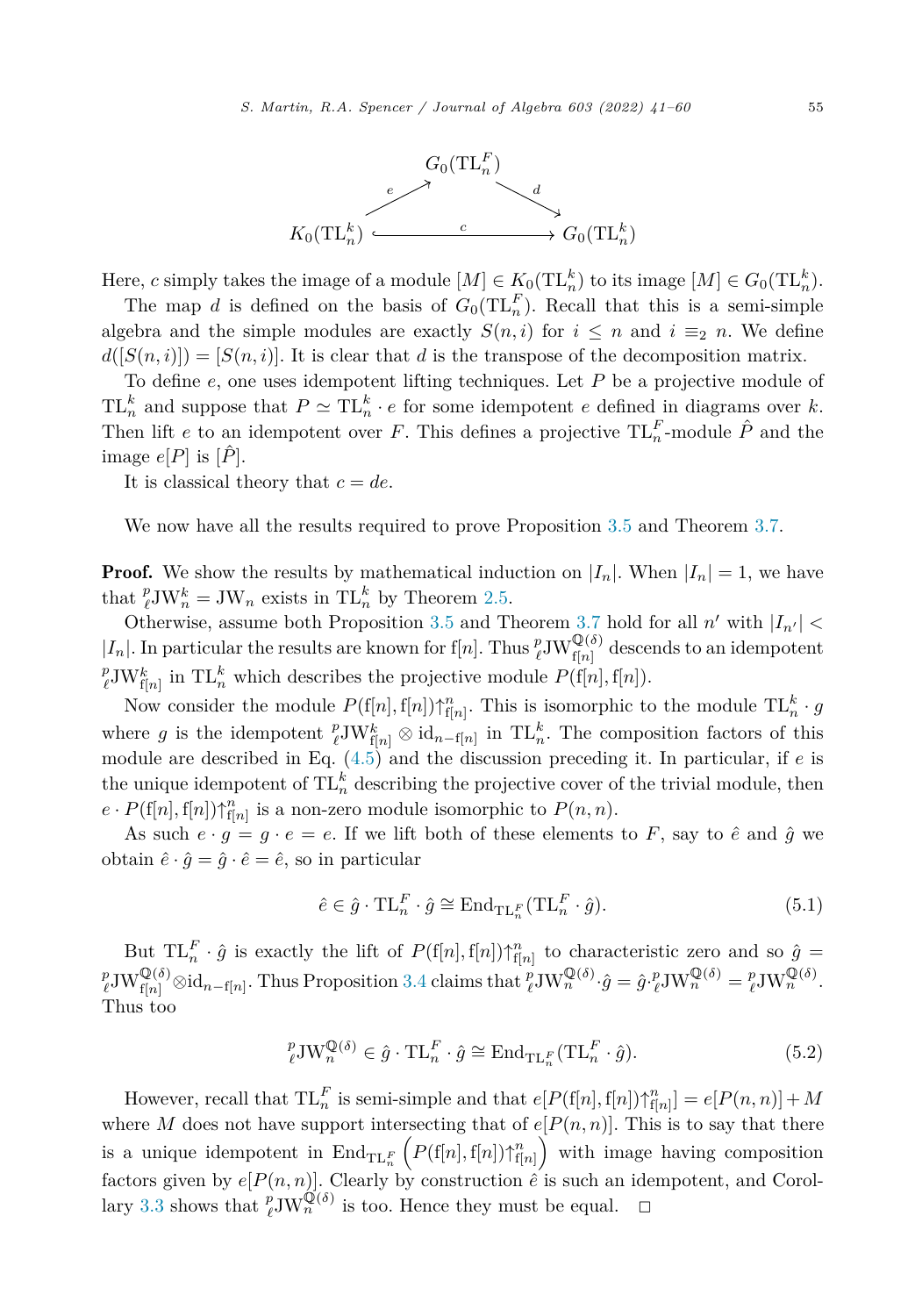#### <span id="page-15-0"></span>6. Traces

The trace map  $\tau$ :  $\text{Hom}_{\mathcal{I\!L}}(\underline{n}, \underline{m}) \to \text{Hom}_{\mathcal{I\!L}}(\underline{n-1}, \underline{m-1})$  is defined diagrammatically as



By linear extension, this induces the trace  $\tau : TL_n \to TL_{n-1}$  for each  $n \geq 1$  as well as the "full trace"  $\tau^n : TL_n \to TL_0 \simeq k$ . These full traces were critical in the construction of the Jones polynomial invariant of knots. Computations of partial traces of generalized Jones-Wenzl idempotents are necessary for computations of certain truncated categories [[15,](#page-19-0) [14\]](#page-19-0). We can also compare the partial trace of generalized and traditional Jones-Wenzl idempotents to get a sense of how the mixed characteristic generalises the semi-simple case.

The action of the trace on Jones-Wenzl elements over characteristic zero is well understood and is almost folklore.

**Lemma 6.1.** *[\[3,](#page-18-0) Lemma 3.1]* In  $TL_n^{\mathbb{Q}(\delta)}$ ,

$$
\tau^{m}(\text{JW}_{n}) = \frac{[n+1]}{[n+1-m]} \text{JW}_{n-m}.
$$
\n(6.2)

However, this breaks down over positive characteristic. For example, the form of  $JW_{2p(r)-1}$  given in Proposition [2.7](#page-7-0) makes clear that

$$
\tau\left(\text{JW}_{2p^{(r)}-1}\right) = 2 J_{p^{(r)}-1} \otimes J_{-p^{(r)}+1}.
$$
\n(6.3)

This can be read as stating that  $\frac{[2p^{(r)}]}{[2p^{(r)}-1]}JW_{2p^{(r)}-2}$  exists over *k* and has value given by Eq. (6.3). Notice that such a morphism has zero through-degree.

Recall from [\[13](#page-18-0), Lemma 2.2] that  $[\ell m]/[\ell n] = m/n$  in k. The following is a trivial corollary of Lemma 6.1.

**Corollary 6.2.** Let  $1 \le a \le p$  and  $r \ge 1$ . Then as elements in  $TL^k$ ,

$$
\tau^p \left( \text{JW}_{ap^{(r)}-1}^k \right) = \frac{a}{a-1} \text{ JW}_{(a-1)p^{(r)}-1}^k. \tag{6.4}
$$

We now ask how the trace acts on elements  $^p_{\ell}$ JW<sub>n</sub><sup>Q(δ)</sup>.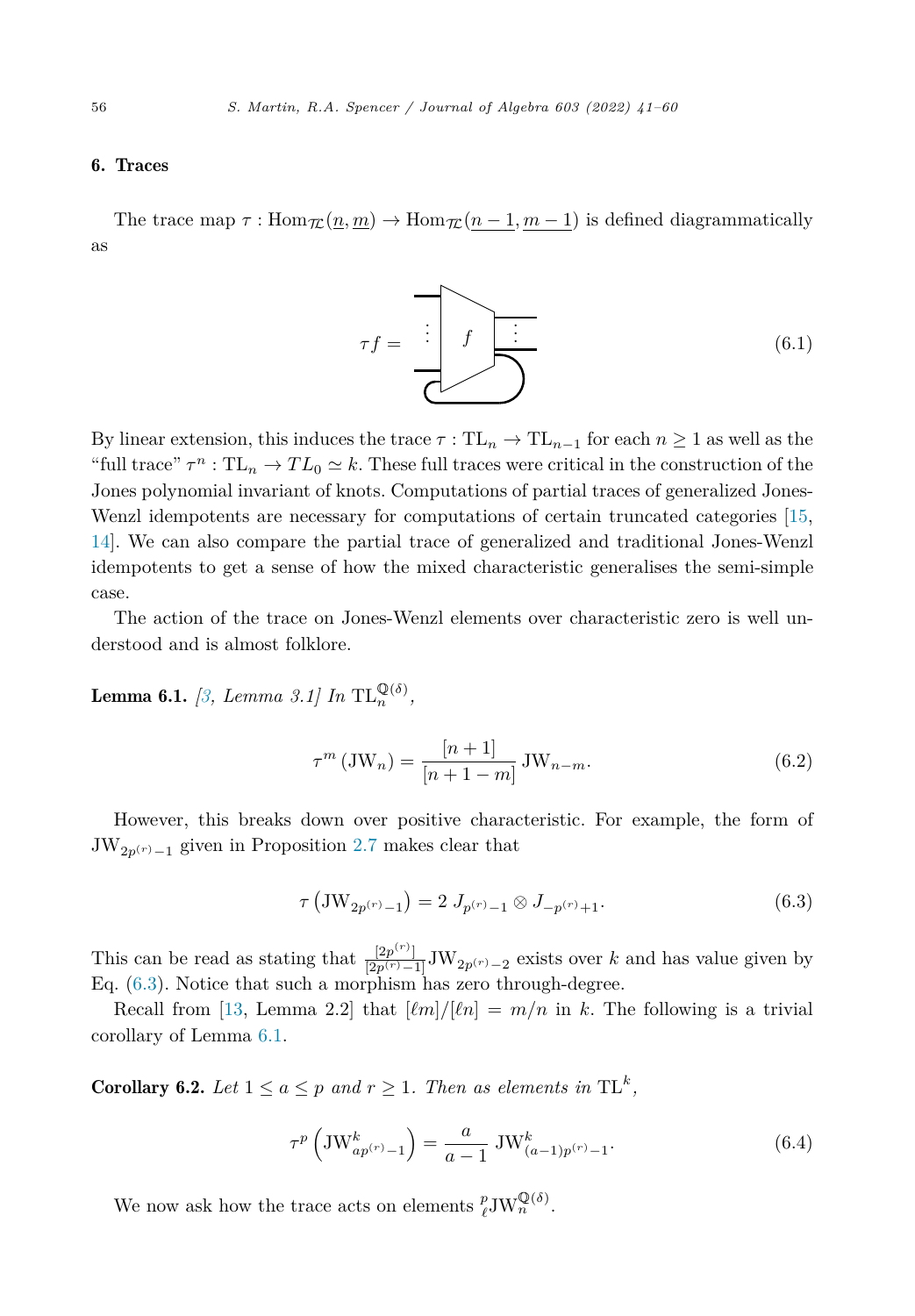<span id="page-16-0"></span>**Proposition 6.3.** Recall that  $n + 1 = \sum_{i=a}^{b} n_i p^{(i)}$  and let  $t = p^{(a)}$ .

$$
\tau^{t}\left(\begin{array}{c} p_{\nu} \\ \ell^{J} \end{array}\right) = \begin{cases} \frac{[n_{a}]}{[n_{a}-1]} \int_{\ell}^{p} J W_{n-t}^{\mathbb{Q}(\delta)} & n_{a} > 1 \text{ and } a = 0\\ \frac{n_{a}}{n_{a}-1} \int_{\ell}^{p} J W_{n-t}^{\mathbb{Q}(\delta)} & n_{a} > 1 \text{ and } a > 0\\ [2] \int_{\ell}^{p} J W_{n-t}^{\mathbb{Q}(\delta)} & n_{a} = 1 \text{ and } a = 0\\ 2 \int_{\ell}^{p} J W_{n-t}^{\mathbb{Q}(\delta)} & n_{a} = 1 \text{ and } a > 0 \end{cases}
$$
(6.5)

**Proof.** Let  $m = n - f[n] = n_a p^{(a)} > p^{(a)} = t$  so that in particular  $f[n] = f[n - t]$  and

$$
I_n = (I_{f[n]} + m) \sqcup (I_{f[n]} - m) \quad ; \quad I_{n-t} = (I_{f[n]} + m - t) \sqcup (I_{f[n]} - m + t) \tag{6.6}
$$

Then notice that for  $i \in I_{f[n]},$ 

$$
\tau^t \ U_n^{i-m} = U_{n-t}^{i-m+t} \tag{6.7}
$$

$$
\tau^t U_n^{i+m} = \frac{[i+m+1]}{[i+m-t+1]} U_{n-1}^{i+m-t}
$$
\n(6.8)

Recall from Eq. [\(3.5](#page-10-0)) that

$$
{}_{\ell}^{p} \text{JW}_{n}^{\mathbb{Q}(\delta)} = \sum_{i+1 \in I_{f[n]}} \left( \frac{[i+1-m]}{[i+1]} \lambda_{f[n]}^{i} U_{n}^{i-m} + \lambda_{f[n]}^{i} U_{n}^{i+m} \right) \tag{6.9}
$$

and also

$$
{}_{\ell}^{p} \text{JW}_{n-t}^{\mathbb{Q}(\delta)} = \sum_{i+1 \in I_{\text{f}[n]}} \left( \frac{[i+1-m+t]}{[i+1]} \lambda_{\text{f}[n]}^{i} U_{n-t}^{i-m+t} + \lambda_{\text{f}[n]}^{i} U_{n-t}^{i+m-t} \right) \tag{6.10}
$$

Then Eqs.  $(6.7)$  and  $(6.8)$  with Eq.  $(6.9)$  give

$$
\tau^{t} \left( {}_{\ell}^{p} \mathbf{J} \mathbf{W}_{n}^{\mathbb{Q}(\delta)} \right) = \sum_{i+1 \in I_{f[n]}} \left( \frac{[i+1-m]}{[i+1-(m-t)]} \frac{[i+1+t-m]}{[i+1]} \lambda_{f[n]}^{i} U_{n-t}^{i-m+t} + \frac{[i+1+m]}{[i+1+(m-t)]} \lambda_{f[n]}^{i} U_{n-t}^{i+m-t} \right) \tag{6.11}
$$

Now, for all  $i + 1 \in I_{f[n]}$  we have that  $\ell \mid i + 1$  and so  $[i + 1 + m] = \pm [m]$  (depending on if  $[i + 1] = \pm 1$ ) and similarly for  $[i + 1 - m]$ . Hence we see that all the factors actually fall out and

$$
\tau^t\left(\begin{matrix}p\\ \ell\end{matrix}\right)W_n^k\right) = \frac{[m]}{[m-t]} \, \, \ell^t W_{n-t}^k,\tag{6.12}
$$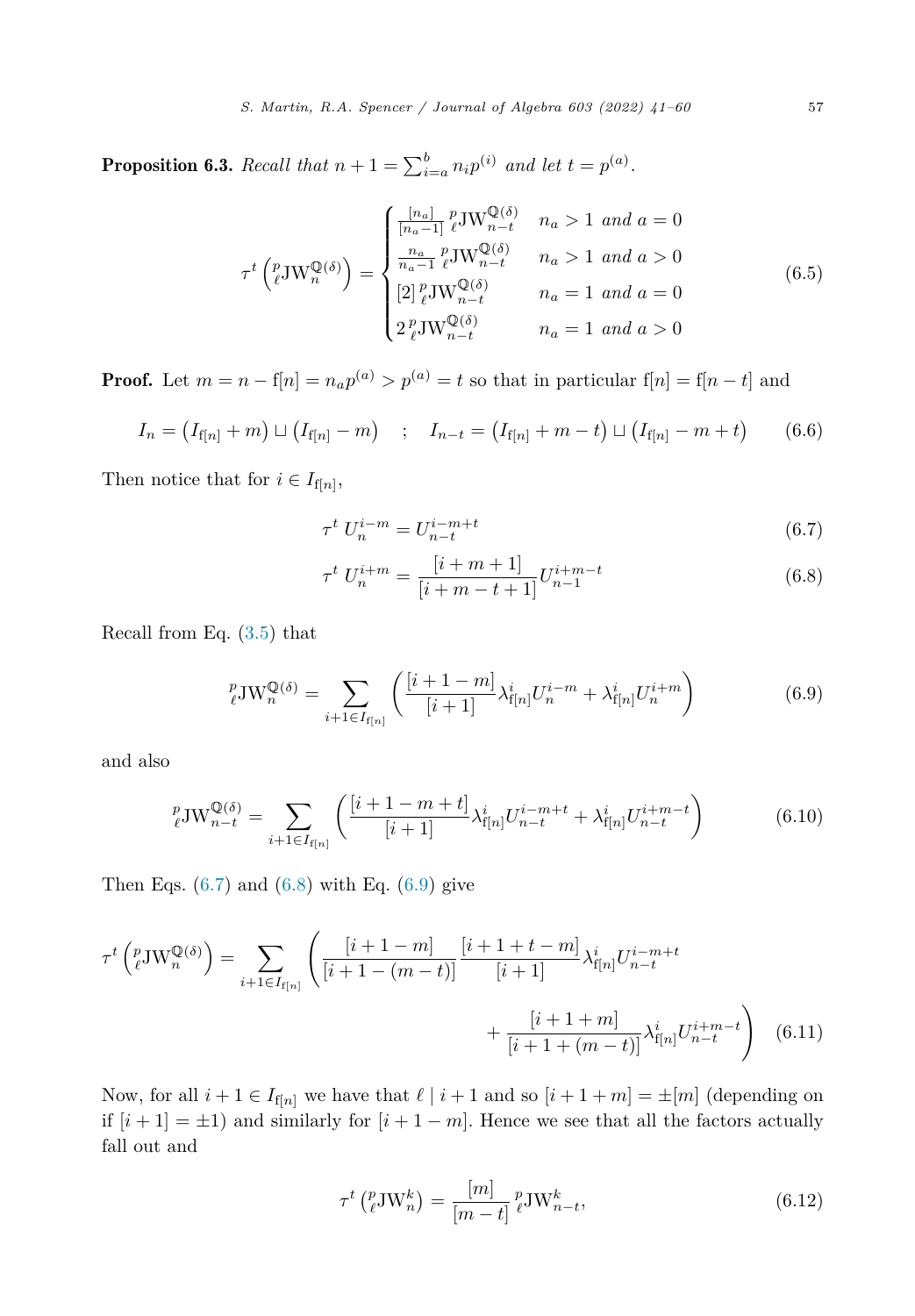recovering a form of Eq. [\(6.2\)](#page-15-0) for  $(\ell, p)$ -Jones-Wenzl elements. However, if  $a > 0$  then this simplifies to  $n_a/(n_a - 1)$  and if  $a = 0$  this is simply  $[n_a]/[n_a - 1]$  as desired.

If, on the other hand,  $f[n] = n - t$  so that  $m = t = p^{(a)}$ , we get a slightly different behaviour (indeed, this is necessary to avoid a division by zero in Eq. [\(6.12\)](#page-16-0)). Recall

$$
[i][j - k] + [j][k - i] + [k][i - j] = 0,
$$
\n(6.13)

so that

$$
[a+b] + [a-b] = \frac{[2b][a]}{[b]}.
$$
\n(6.14)

In particular

$$
[i+1+p^{(a)}]+[i+1-p^{(a)}]=\frac{[2p^{(a)}][i+1]}{[p^{(a)}]}=\begin{cases} [2][i+1] & a=0\\ 2[i+1] & a>0 \end{cases}
$$
(6.15)

Thus if *n* is  $(\ell, p)$ -Adam, then

$$
\tau^{t} \left( {}_{\ell}^{p} \text{J} \text{W}_{n}^{k} \right) = \sum_{i+1 \in I_{f[n]}} \left( \frac{[i+1-t]}{[i+1]} \lambda_{f[n]}^{i} U_{n-1}^{i} + \frac{[i+1+t]}{[i+1]} \lambda_{f[n]}^{i} U_{n-1}^{i} \right)
$$

$$
= [2] \sum_{i+1 \in I_{f[n]}} \lambda_{f[n]}^{i} U_{f[n]}^{i}
$$

$$
= \begin{cases} [2] {}_{\ell}^{p} \text{J} \text{W}_{n-t}^{k} & a = 0 \\ 2 {}_{\ell}^{p} \text{J} \text{W}_{n-t}^{k} & a > 0 \end{cases} \square
$$
(6.16)

A result of the above computation is that  $\tau^m \left( \frac{p}{\ell} J W_n^k \right) = [2][n_0] \frac{p}{\ell} J W_{f[n]}^k$  if  $a = 0$  and  $2n_a\frac{p}{\ell}JW_{f[n]}^k$  otherwise.

The question of tracing  $^p_{\ell}$ JW<sub>f[n]</sub> by amounts other than valid t is still not well understood. For example, if we try trace a single strand when *n* is Adam, is clear that  $^p_{\ell}$ JW<sup>k</sup><sub>n</sub> is the image of  $JW_n$  and hence  $\tau_{\ell}^p JW_n^k$  is the image of  $[n+1]/[n] JW_n$ . As such, since  $JW_n$  is killed by the action of all  $u_i$ , so too must  $\tau \ell^D \nu W_n^k$  be. By considering all diagrams of the form  $|x\rangle\langle y|$  (see [\[13](#page-18-0)] for notation) where *y* is a fixed diagram of maximal degree *d*, we see that this implies the existence of a trivial submodule of  $S(n, d)$ . Knowledge of where these modules could exist then give us restrictions on the valid values of *d*.

As a first attempt at understanding the trace we may simply ask if  $\tau_{\ell}^p J W_n^k$  has maximal through degree. That is, does it have a non-zero coefficient of the identity diagram? Clearly this is always the case if  $n_0 \neq 0$ . If *n* is  $(\ell, p)$ -Adam, then Lemma [6.1](#page-15-0) holds and  $\tau^m\binom{p}{\ell}W_n^k$  has maximal through degree iff  $\nu_{(p)}(n+1) = \nu_{(p)}(n+1-m)$ . Note that it is guaranteed that  $\nu_{(p)}(n+1) \geq \nu_{(p)}(n+1-m)$  as *n* is Adam.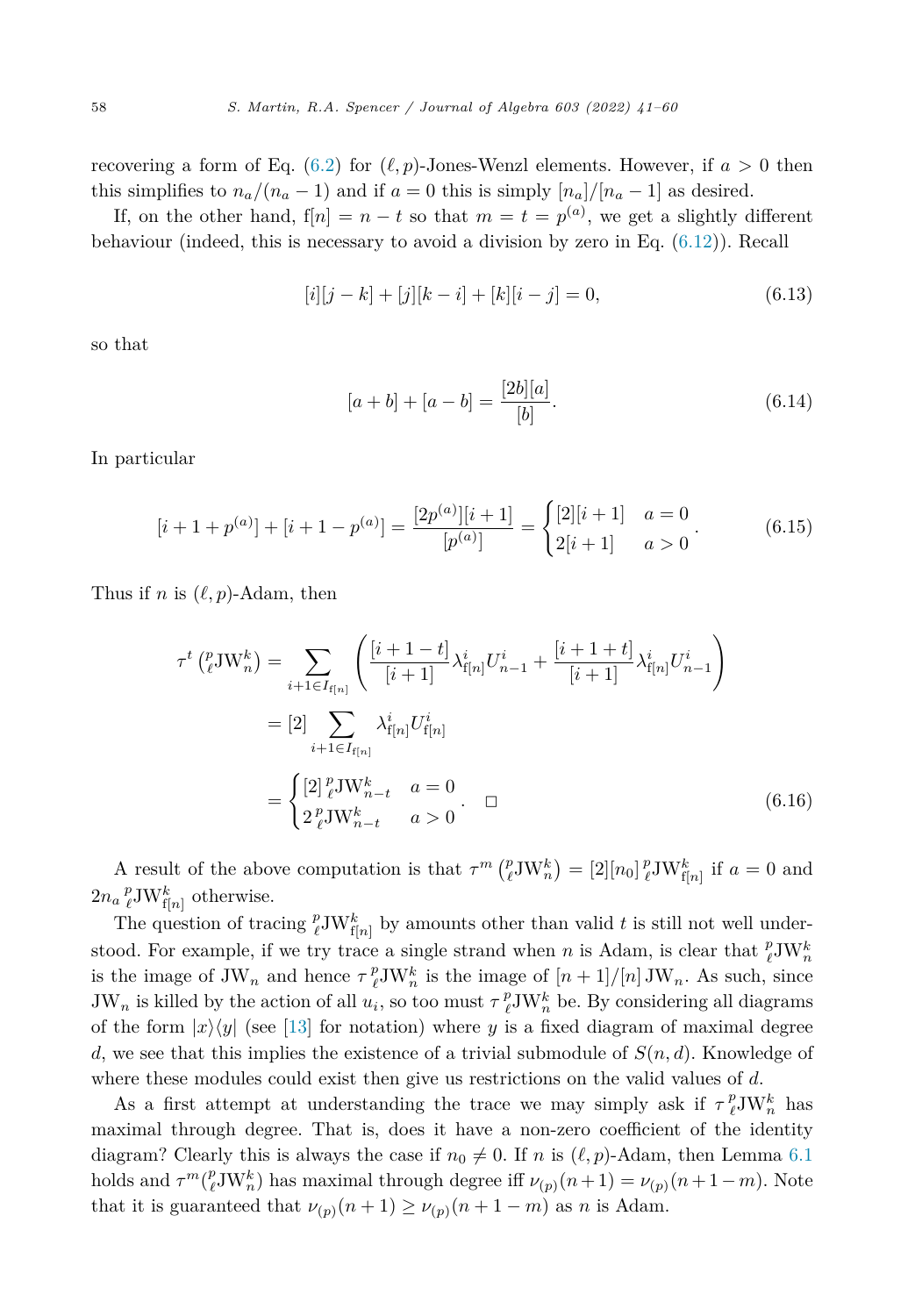<span id="page-18-0"></span>**Proposition 6.4.** Let  $n + 1 = \sum_{i=a}^{b} n_i p_i^{(i)}$  for  $b > a > 0$  and  $t < n_a p_i^{(a)}$ . Then the  $\text{coefficient of the identity diagram in } \tau^t\left(\frac{p}{\ell}\text{JW}_n^{\mathbb{Q}(\delta)}\right)$  is  $[2]^t$ .

**Proof.** We use the definition  ${}^p_{\ell}$ JW ${}^{\mathbb{Q}(\delta)}_{n} = \sum_{i+1 \in I_n} \lambda_n^i U_n^i$  and evaluate  $\tau^t U_n^i$ . Since *n* is not  $(\ell, p)$ -Adam, we can split  $I_n$  into  $I_{f[n]} + m$  and  $I_{f[n]} - m$  for  $m = n - f[n] > t$ .

Referring to Eq. [\(3.6](#page-10-0)), we see that for  $i \in I_{f[n]}$ ,  $\tau^t U_n^{i+m}$  has the unit diagram with nonzero coefficient iff  $i = f[n]$ . The coefficient is  $[2]^t$  as  $\lambda_n^{f[n]} = 1$ . On the other hand, the through degree of  $U_n^{i-m}$  is  $i - m + t < n - m + t < n$ .  $\Box$ 

#### Acknowledgments

The second author is supported by a DTP studentship from the Department of Pure Mathematics and Mathematical Sciences of the University of Cambridge funded by the Engineering and Physical Sciences Research Council under grant EP/N509620/1.

#### References

- [1] Henning Haahr Andersen, Simple modules for Temperley-Lieb algebras and related algebras, J. Algebra 520 (2019) 276–308, <https://doi.org/10.1016/j.jalgebra.2018.10.035>.
- [2] Henning Haahr Andersen, Catharina Stroppel, Daniel Tubbenhauer, Cellular structures using *U<sup>q</sup>* tilting modules, Pac. J. Math. 292 (1) (2018) 21–59, [https://doi.org/10.2140/pjm.2018.292.21.](https://doi.org/10.2140/pjm.2018.292.21)
- [3] Gaston Burrull, Nicolas Libedinsky, Paolo Sentinelli, *p*-Jones-Wenzl idempotents, Adv. Math. 352 (2019) 246–264, <https://doi.org/10.1016/j.aim.2019.06.005>.
- [4] Anton Cox, John Graham, Paul Martin, The blob algebra in positive characteristic, J. Algebra 266 (2) (2003) 584–635, [https://doi.org/10.1016/S0021-8693\(03\)00260-6](https://doi.org/10.1016/S0021-8693(03)00260-6).
- [5] Karin Erdmann, Anne Henke, On Schur algebras, Ringel duality and symmetric groups, J. Pure Appl. Algebra 169 (2–3) (2002) 175–199, [https://doi.org/10.1016/S0022-4049\(01\)00071-8](https://doi.org/10.1016/S0022-4049(01)00071-8).
- [6] Ben Elias, Nicolas Libedinsky, Indecomposable Soergel bimodules for universal Coxeter groups, Trans. Am. Math. Soc. 369 (6) (2017) 3883–3910, <https://doi.org/10.1090/tran/6754>, with an appendix by Ben Webster.
- [7] Ben Elias, The two-color Soergel calculus, Compos. Math. 152 (2) (2016) 327–398, [https://doi.org/](https://doi.org/10.1112/S0010437X15007587) [10.1112/S0010437X15007587.](https://doi.org/10.1112/S0010437X15007587)
- [8] J.J. Graham, G.I. Lehrer, Cellular algebras, Invent. Math. 123 (1) (1996) 1–34, [https://doi.org/10.](https://doi.org/10.1007/BF01232365) [1007/BF01232365](https://doi.org/10.1007/BF01232365).
- [9] J.J. Graham, G.I. Lehrer, The representation theory of affine [Temperley-Lieb](http://refhub.elsevier.com/S0021-8693(22)00133-8/bib1A33BFD58A1A336EDAA534094285D205s1) algebras, Enseign. Math. (2) 44 (3–4) (1998) [173–218.](http://refhub.elsevier.com/S0021-8693(22)00133-8/bib1A33BFD58A1A336EDAA534094285D205s1)
- [10] Scott Morrison, A formula for the Jones-Wenzl projections, in: Proceedings of the 2014 Maui and 2015 Qinhuangdao Conferences in Honour of Vaughan F. R. Jones' 60th Birthday, in: Proc. Centre Math. Appl. Austral. Nat. Univ., vol. 46, Austral. Nat. Univ., Canberra, 2017, pp. 367–378, [https://](https://projecteuclid.org/euclid.pcma/1487646031) [projecteuclid.org/euclid.pcma/1487646031.](https://projecteuclid.org/euclid.pcma/1487646031)
- [11] David Ridout, Yvan Saint-Aubin, Standard modules, induction and the structure of the Temperley-Lieb algebra, Adv. Theor. Math. Phys. 18 (5) (2014) 957–1041, [http://projecteuclid.org/euclid.](http://projecteuclid.org/euclid.atmp/1416929529) [atmp/1416929529.](http://projecteuclid.org/euclid.atmp/1416929529)
- [12] Paolo Sentinelli, The Jones-Wenzl idempotent of a generalized Temperley-Lieb algebra, J. Algebra 528 (2019) 505–524, <https://doi.org/10.1016/j.jalgebra.2019.03.008>.
- [13] R.A. Spencer, The modular Temperley-Lieb algebra, [arXiv:2011.01328,](http://refhub.elsevier.com/S0021-8693(22)00133-8/bibF0A7BA92158C8E2C98FA44EDE405C5BDs1) 2020.